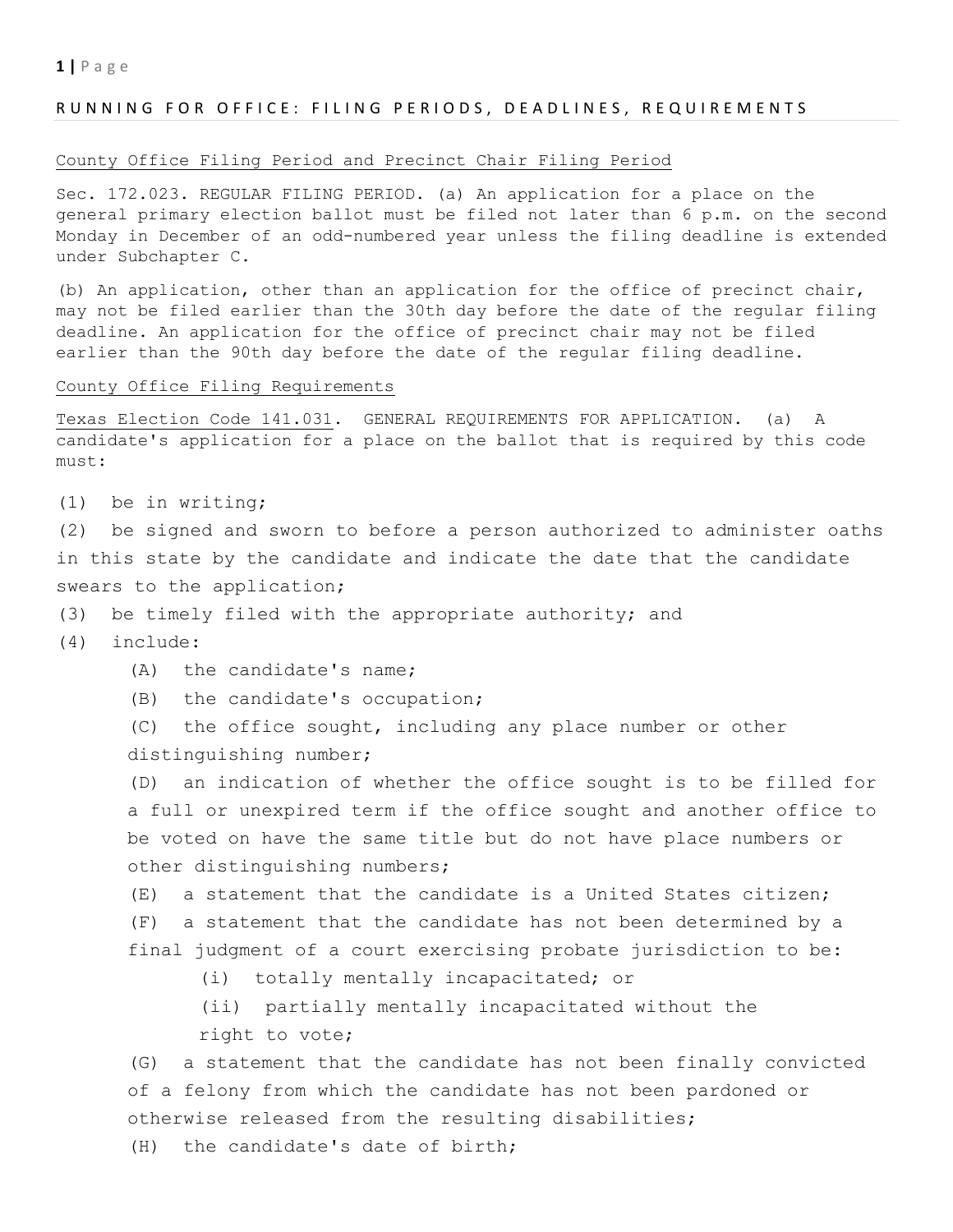# RUNNING FOR OFFICE: FILING PERIODS, DEADLINES, REQUIREMENTS

(I) the candidate's residence address or, if the residence has no address, the address at which the candidate receives mail and a concise description of the location of the candidate's residence; J) the candidate's length of continuous residence in the state and in the territory from which the office sought is elected as of the date the candidate swears to the application;

 $(K)$  the statement: "I, \_\_\_\_\_\_\_\_\_, of \_\_\_\_\_\_\_\_\_\_ County, Texas, being a candidate for the office of \_\_\_\_\_\_\_\_\_, swear that I will support and defend the constitution and laws of the United States and of the State of Texas";

(L) a statement that the candidate is aware of the nepotism law, Chapter 573, Government Code; and

(M) a public mailing address at which the candidate receives correspondence relating to the candidate's campaign, if available, and an electronic mail address at which the candidate receives correspondence relating to the candidate's campaign, if available.

(b) Instead of the statement required by Subsection (a)(4)(F), a candidate eligible for office because of Section  $1.020$  (a) shall include in the application a statement that the person's mental capacity has been completely restored by a final judgment of a court.

(c) Instead of the statement required by Subsection (a)(4)(F), a candidate eligible for office because of Section  $1.020$  (b) shall include in the application a statement that the person's guardianship has been modified to include the right to vote or the person's mental capacity has been completely restored, as applicable, by a final judgment of a court. (d) The secretary of state may prescribe a different form for an application for a place on the ballot for each of the following:

- (1) an office of the federal government;
- (2) an office of the state government; or
- (3) an office of a political party.

## Write-In Candidate Declaration, filing, and period for filing.

Texas Election Code 146.023. DECLARATION OF WRITE-IN CANDIDACY REQUIRED. (a) To be entitled to a place on the list of write-in candidates, a candidate must make a declaration of write-in candidacy.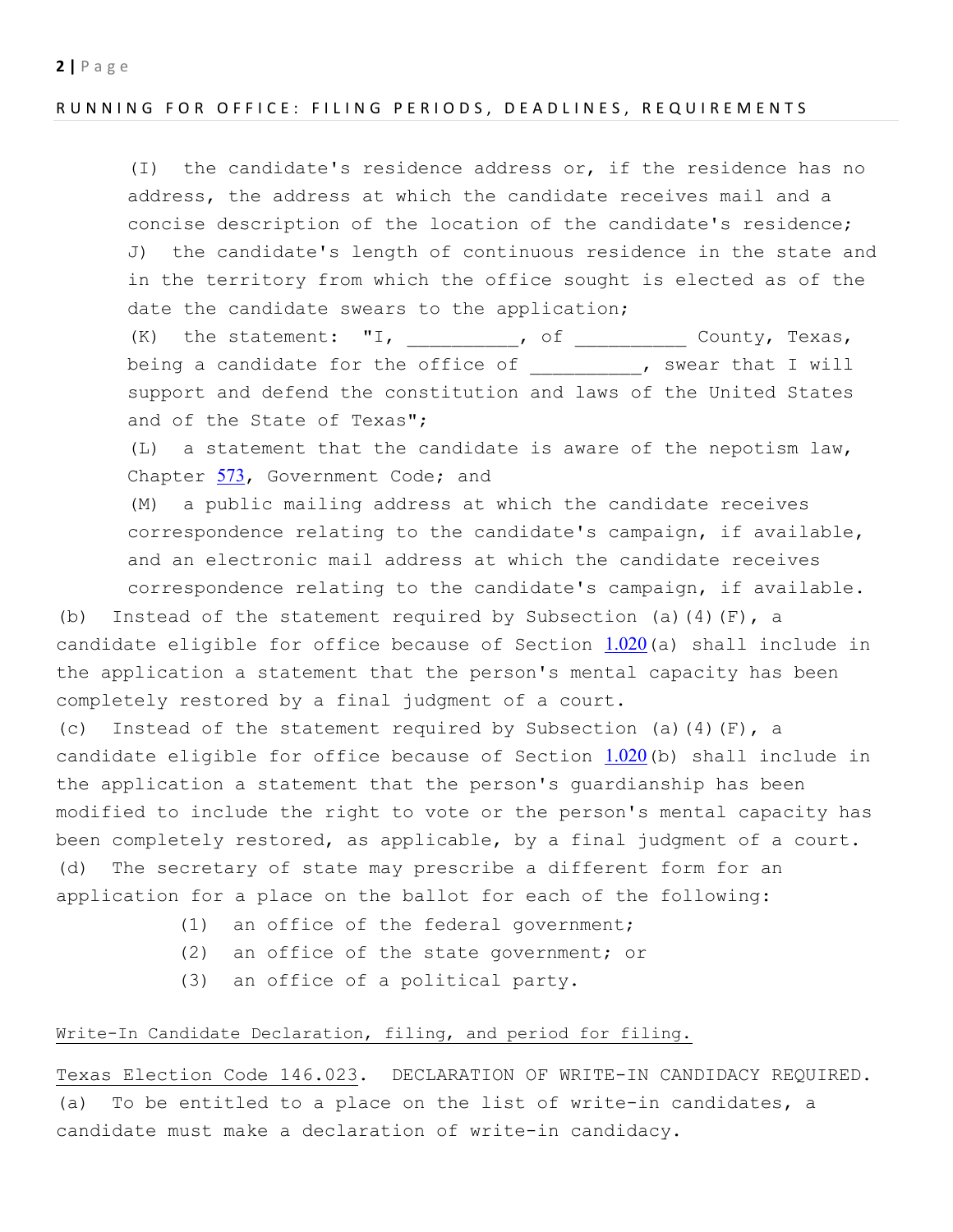#### RUNNING FOR OFFICE: FILING PERIODS, DEADLINES, REQUIREMENTS

(b) A declaration of write-in candidacy must, in addition to satisfying the requirements prescribed by Section 141.031 for an application for a place on the ballot, be accompanied by the appropriate filing fee or, instead of the filing fee, a petition that satisfies the requirements prescribed by Subchapter C, Chapter 141.

(c) A candidate may not file a declaration of write-in candidacy for more than one office. If a person files more than one declaration of write-in candidacy in violation of this subsection, each declaration filed subsequent to the first one filed is invalid.

(d) A declaration of write-in candidacy is public information immediately on its filing.

Acts 1985, 69th Leg., ch. 211, Sec. 1, eff. Jan. 1, 1986. Amended by Acts 1991, 72nd Leg., ch. 170, Sec. 1, eff. Sept. 1, 1991; Acts 1993, 73rd Leg., ch. 728, Sec. 58, eff. Sept. 1, 1993.

Sec. 146.0231. FILING FEE. (a) The filing fee for a write-in candidate is the amount prescribed by Section 172.024 for a candidate for nomination for the same office in a general primary election.

(b) A filing fee received by the secretary of state shall be deposited in the state treasury to the credit of the general revenue fund.

(c) A filing fee received by the county judge shall be deposited in the county treasury to the credit of the county general fund.

Added by Acts 1991, 72nd Leg., ch. 170, Sec. 1, eff. Sept. 1, 1991.

Sec. 146.0232. NUMBER OF PETITION SIGNATURES REQUIRED. The minimum number of signatures that must appear on the petition authorized by Section 146.023(b) is the number prescribed by Section 172.025 to appear on a petition of a candidate for nomination for the same office in a general primary election.

Added by Acts 1991, 72nd Leg., ch. 170, Sec. 1, eff. Sept. 1, 1991.

Sec. 146.024. AUTHORITY WITH WHOM DECLARATION FILED. A declaration of write-in candidacy must be filed with: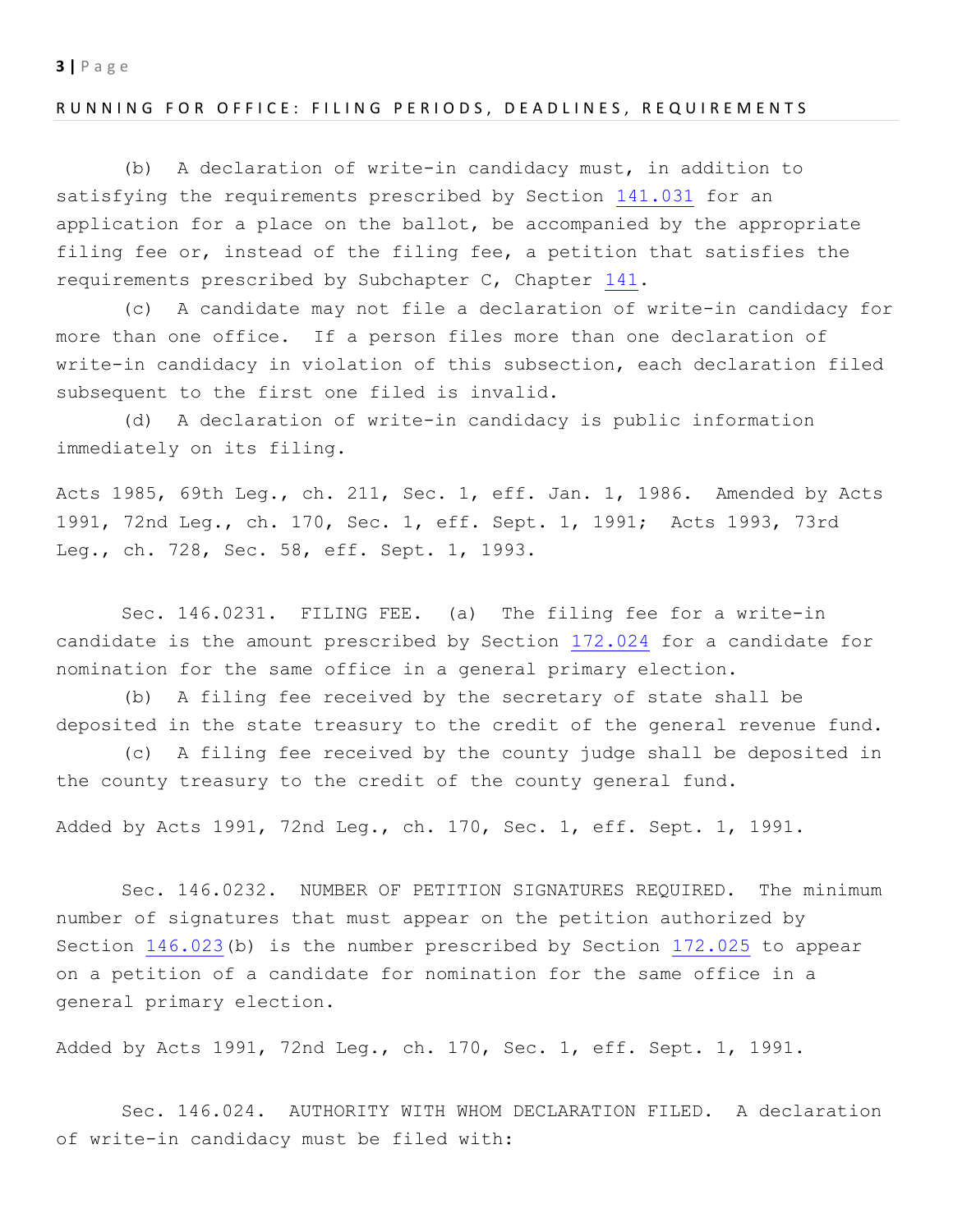#### RUNNING FOR OFFICE: FILING PERIODS, DEADLINES, REQUIREMENTS

(1) the secretary of state, for a statewide or district office;

or

(2) the county judge, for a county or precinct office.

Acts 1985, 69th Leg., ch. 211, Sec. 1, eff. Jan. 1, 1986.

Sec. 146.025. FILING PERIOD. (a) Except as otherwise provided by this code, a declaration of write-in candidacy:

(1) must be filed not later than 5 p.m. of the 78th day before general election day; and

(2) may not be filed earlier than the 30th day before the date described by Subdivision (1).

(b) If a candidate whose name is to appear on the general election ballot dies or is declared ineligible after the third day before the date of the filing deadline prescribed by Subsection (a), a declaration of write-in candidacy for the office sought by the deceased or ineligible candidate may be filed not later than 5 p.m. of the 75th day before election day.

(c) A declaration of write-in candidacy filed by mail is considered to be filed at the time of its receipt by the appropriate authority.

#### Local Office Filing Period (Cities, Schools, etc.)

First day to file: 30th day before filing deadline

Last day to file: 5 pm on the 78<sup>th</sup> day before election day. This is the deadline for write-in candidates as well.

## Candidacy Filing - Local Political Subdivisions

NOTE: This outline addresses the general requirements for candidacy for local political subdivisions such as cities, school districts, water districts, hospital districts, etc. All sections refer to the Texas Election Code unless otherwise cited.

I. Filing for Public Office in Local Political Subdivision A. Independent Candidacy Required.

> General Rule: A candidate for local office may appear on the ballot only as an independent candidate. [Sec. 143.002]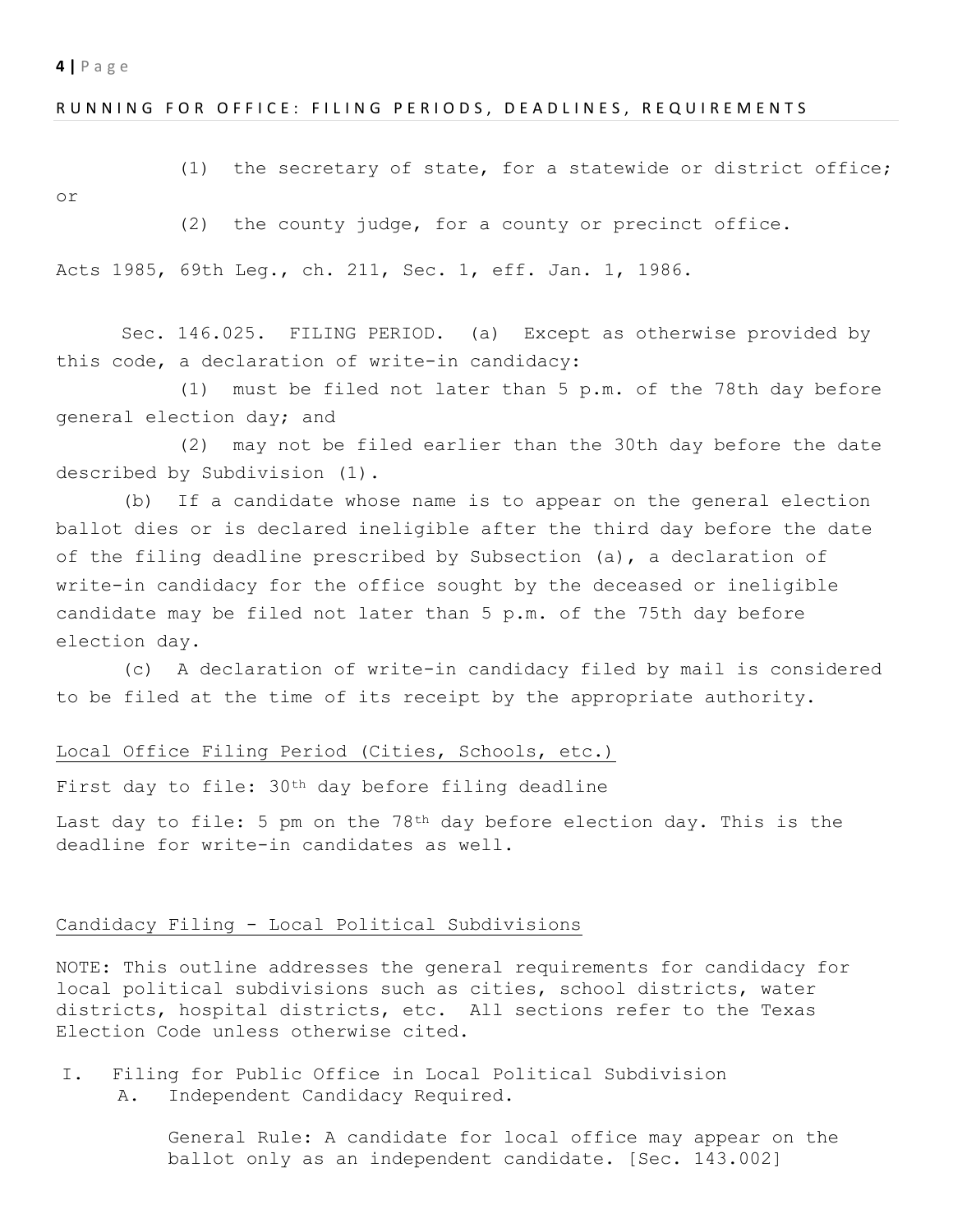### RUNNING FOR OFFICE: FILING PERIODS, DEADLINES, REQUIREMENTS

EXCEPTION: Partisan candidacy for home-rule city office may be authorized by city charter. [Sec. 143.003]

- B. Application Required (need not be on official form).
	- 1. General Requirements for Application: [Sec. 141.031]
		- a. In writing.
		- b. Signed and sworn to by the candidate.

NOTE: The oath must be administered by a person authorized to administer an oath under Texas law. [Sec. 602.002, Government Code]

NEW LAW: This has been emphasized by House Bill 2157 (2017).

TIP: The city secretary may administer the oath for applications for a place on the ballot for city offices. [Sec. 602.002(15)]

- c. Indicates the date that the candidate swore to the application;
- d. Timely filed with the appropriate authority; and
- e. Includes:
	- i. The candidate's name.

NOTE: An affidavit that any nickname provided for the name as it is to appear on the ballot is the nickname by which the candidate has been commonly known in the community for at least 3 years. [Sec. 52.031(c)].

NOTE: Secretary of State candidate forms already have the affidavit included.

- ii. The candidate's occupation.
- iii. The office sought, including any place number or other distinguishing number.
- iv. An indication of whether the office sought is to be filled for a full or unexpired term if the office sought and another office to be voted on have the same title but do not have place numbers or other distinguishing numbers.
- v. A statement that the candidate is a United States citizen.
- vi. A statement that the candidate has not been finally determined mentally incapacitated or partially mentally incapacitated without the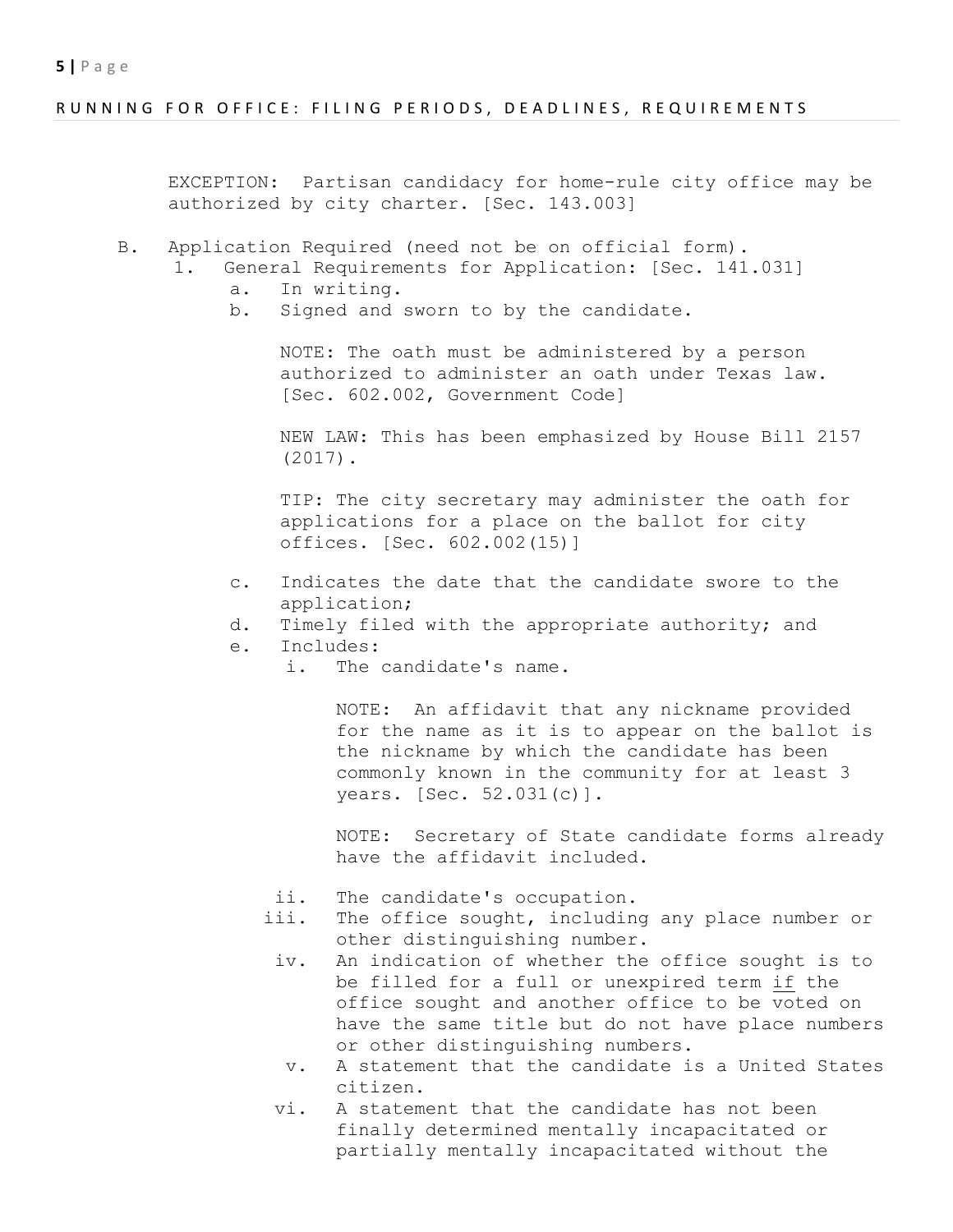#### RUNNING FOR OFFICE: FILING PERIODS, DEADLINES, REQUIREMENTS

right to vote by a court with probate jurisdiction.

- vii. A statement that the candidate has not been finally convicted of a felony from which the candidate has not been pardoned or otherwise released from the resulting disabilities.
- viii. The candidate's date of birth.
	- ix. The candidate's residence address, or if the residence has no address, the address at which the candidate receives mail and a concise description of the location of the candidate's residence.
		- x. The candidate's length of continuous residence in the state and in the territory from which the office sought is elected as of the date that the candidate swears to the application.
	- xi. A statement swearing to defend the Constitution and laws of the United States and Texas.
- xii. A statement that the candidate is aware of the nepotism law.
- xiii. A public mailing address for campaign correspondence if available, and any available electronic mail address at which the candidate receives correspondence relating to the candidate's campaign. (Sec. 141.031)

NEW LAW: Section 141.031 was amended to request a public mailing address at which the candidate receives correspondence relating to the candidate's campaign, if available, and any available electronic mail address at which the candidate receives correspondence relating to the candidate's campaign, if available. House Bill 1735 (2017). (NOTE: this codifies SOS interpretation.) Updated forms reflect this.

- 2. Additional Information on Official Application Form. [Sec. 141.039]
	- a. A space for indicating the form in which the candidate's name is to appear on the ballot.
	- b. A space for the candidate's mailing address.
	- c. Spaces for the candidate's home and office telephone numbers.
	- d. A statement informing the candidate that the furnishing of the telephone numbers is optional.
	- e. A space for e-mail address (optional).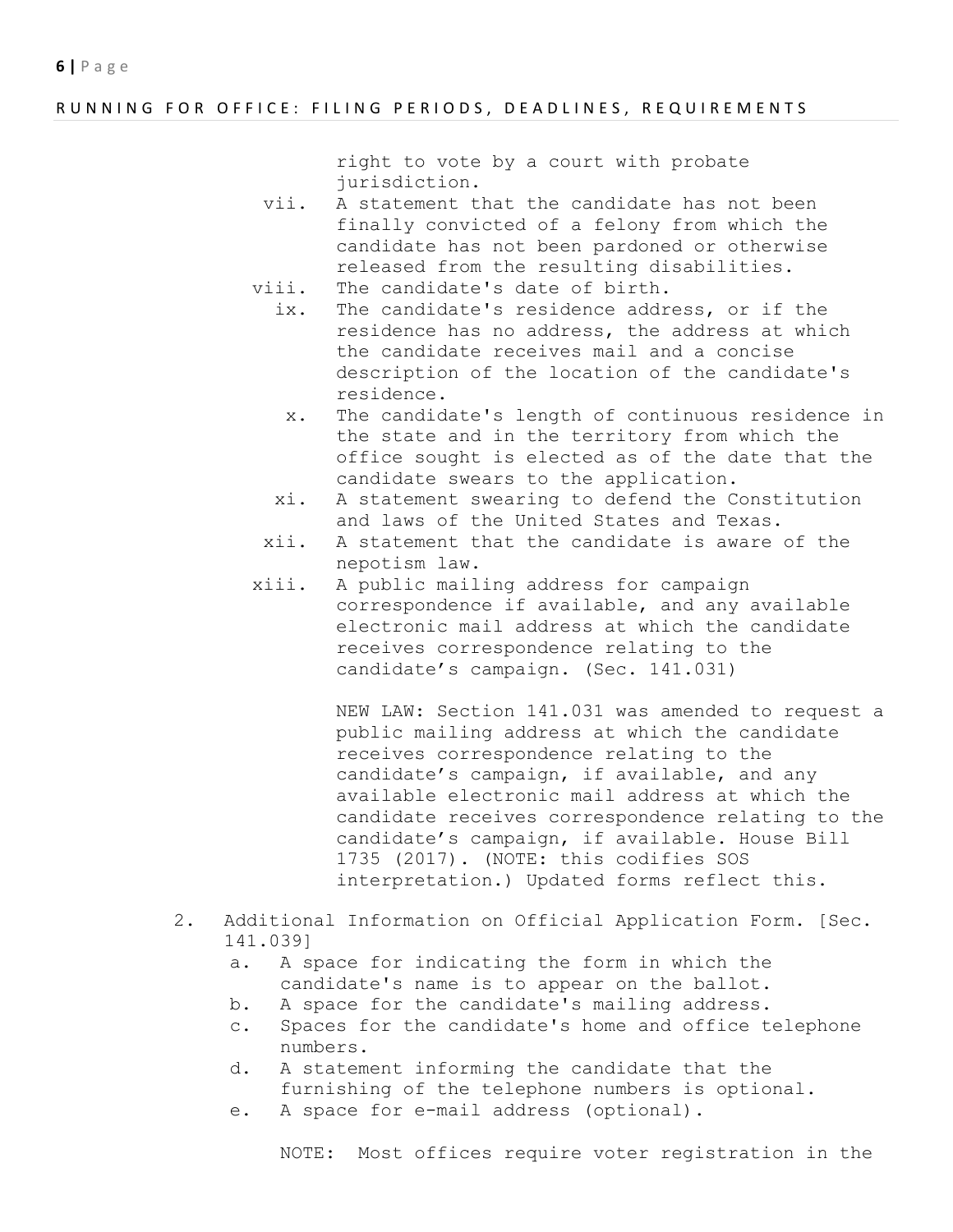# RUNNING FOR OFFICE: FILING PERIODS, DEADLINES, REQUIREMENTS

territory from which the office is elected by the filing deadline. (See our online Terms, Qualifications, and Vacancies outline for general law cities and school districts.) However, the law does not require the voter registration number to be on the application form. (House Bill 484, effective September 1, 2015.) See our HB 484 FAQ (available online and in this seminar book).

NOTE: The new law does not apply to a member of the governing body of a district created under Section 52(b)(1) or (2), Article III, or Section 59, Article XVI, Texas Constitution.

- 3. Application for Home-Rule City. [Sec. 143.005]
	- a. City charter may prescribe requirements in connection with a candidate's application for a place on the ballot; however, the charter may not prescribe a different filing deadline
	- b. If a city charter prescribes application requirements, the general application requirements do not apply, except for the statement that the candidate is aware of the nepotism law.
	- c. City charter may prescribe a filing fee for candidates, but must also provide an alternative procedure to payment of the fee, such as a petition. [See Section 143.005]
- 4. Applications for other political subdivisions (other than county or city). [Sec. 144.003] If a law outside the Election Code prescribes exclusive requirements for a candidate's application, the general requirements do not apply, except for the nepotism statement.
- C. Filing Application Generally.
	- 1. Availability of Forms. [Sec. 1.010]
		- The authority with whom the Election Code requires an application to be filed must make printed forms for that purpose, as prescribed by the Secretary of State, readily and timely available. The forms must be furnished without charge.

TIP: Applications for a place on the ballot may be downloaded and printed out from the Secretary of State's website.

- 2. Filing Authority.
	- a. Municipal Elections: City secretary. [Sec. 143.006] EXCEPTION: Home-rule city charter may designate another person.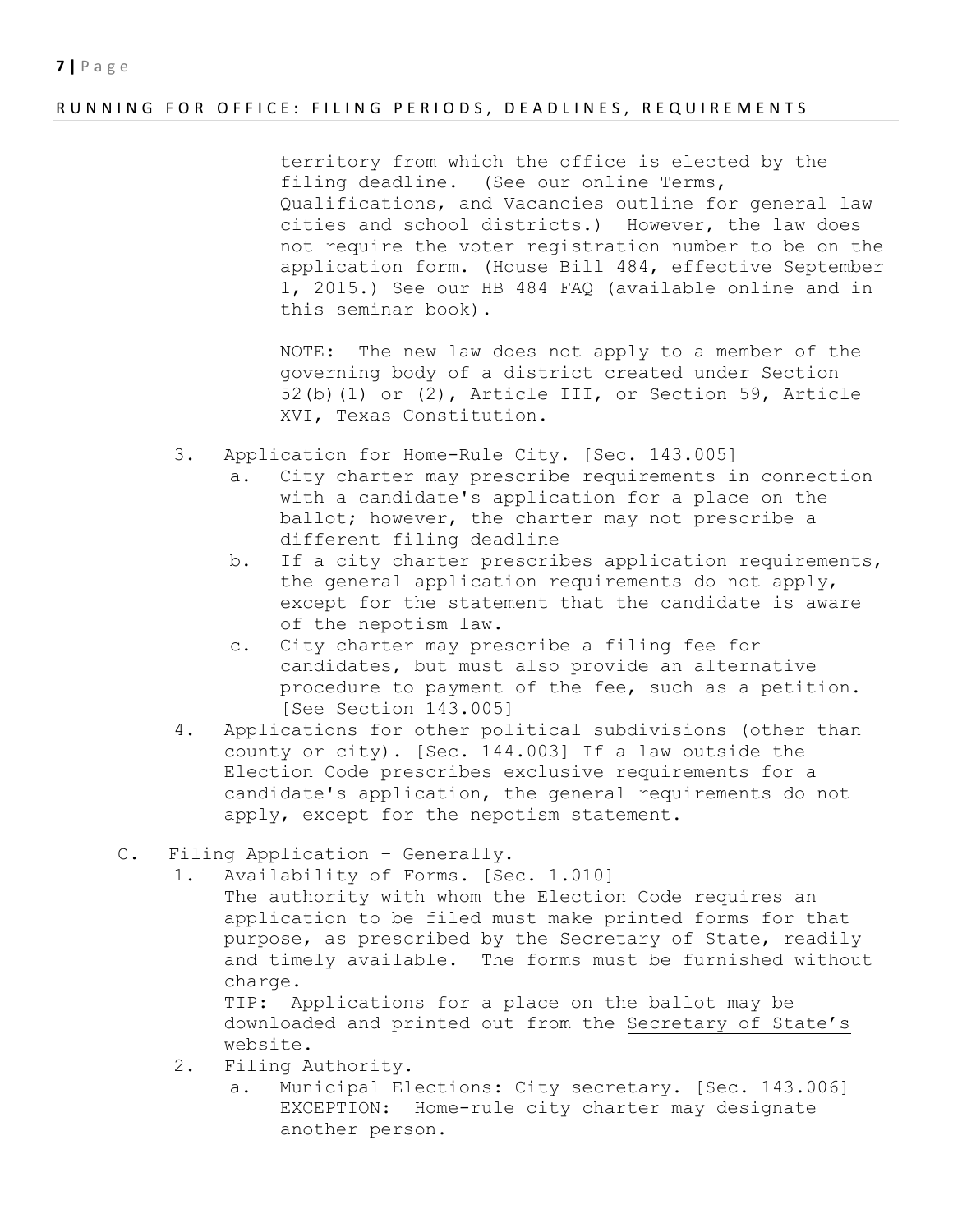## RUNNING FOR OFFICE: FILING PERIODS, DEADLINES, REQUIREMENTS

- b. School Board Elections: Secretary of the school board or other person designated by the board. [Sec. 144.004]
- c. Water Districts: Secretary of the board or presiding officer of the board, if there is no secretary, or agent appointed by the board if permitted under the Water Code. [Sec. 144.004]
- d. Hospital Districts: Secretary of the board, or presiding officer of board if there is no secretary. [Sec. 144.004]
- e. Junior Colleges under Section 130.082, Education Code: Secretary of the board. [Sec. 130.082(q), Education Code]. (Junior College districts operating under a school board under Section 130.081 operate under ISD laws.)
- f. Library Districts: Secretary of the board or presiding officer of board, if there is no secretary. [Sec. 144.004]
- g. Emergency Services District Located in More than One County: County clerk of each county. [Health and Safety Code, Sec. 775.035(d)]

NOTE: Employee Rule - an application filed by personal delivery is considered properly filed if filed with an employee of the authority at the authority's usual place for conducting official business. [Sec. 1.007]

TIP: For jurisdictions where the law says the application is filed with the secretary of the governing body, the duty is usually delegated to an employee of the political subdivision, typically the election records custodian and / or early voting clerk. However, this duty cannot be transferred from the political subdivision to another entity under a joint election agreement; or an election services contract. [Sec. 31.096]

# 3. Method of Filing Application. [Sec. 1.007(c)]

- a. An application filed by mail is considered filed at the time of its receipt by the appropriate authority. The time of receipt is the time at which a post office employee:
	- i. Places it in the actual possession of the authority or an agent; or
	- ii. Deposits it in the authority's mailbox or at the usual place of delivery for the authority's official mail. [Sec. 1.009]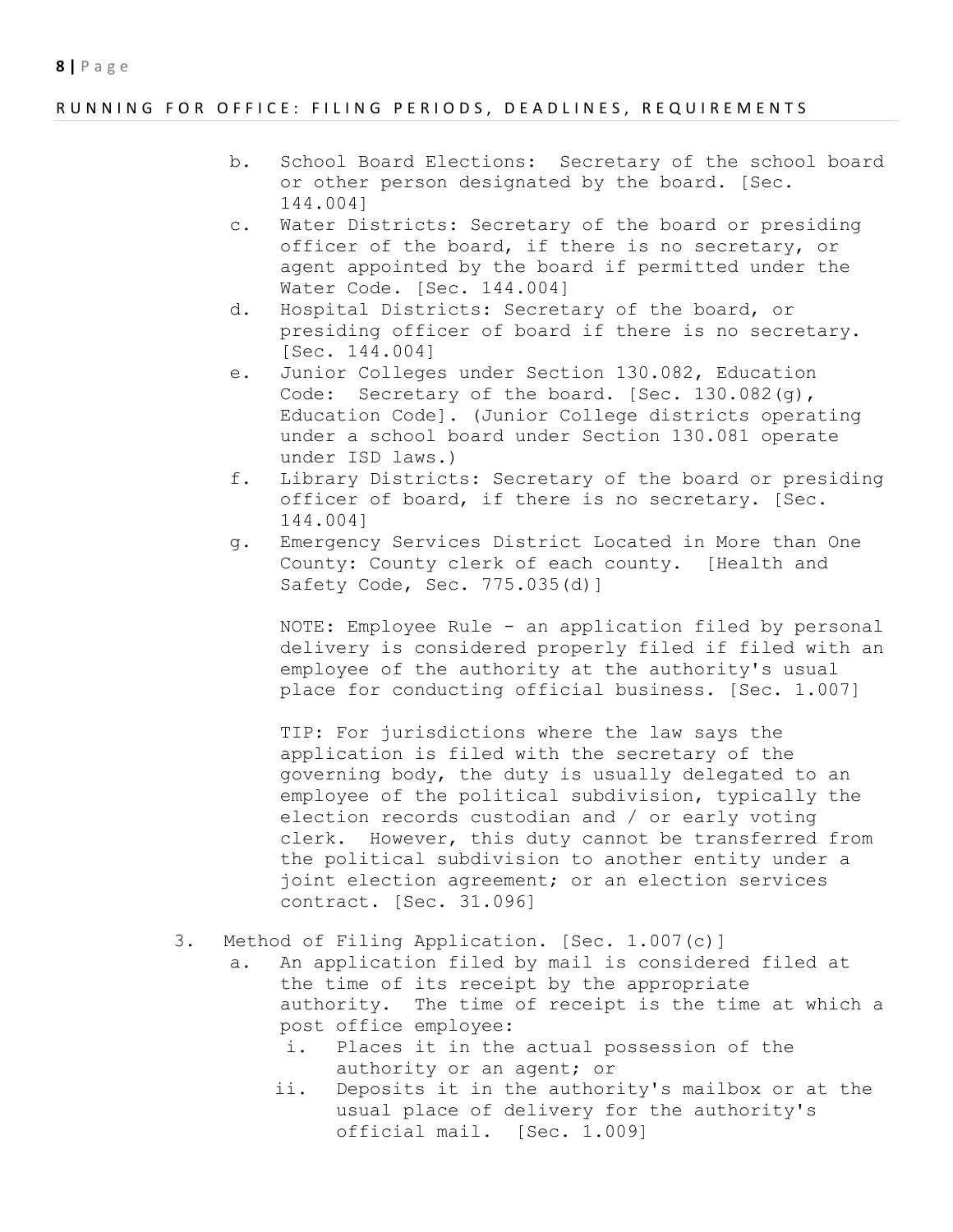### RUNNING FOR OFFICE: FILING PERIODS, DEADLINES, REQUIREMENTS

- b. If the authority cannot determine the time at which a deposit occurred or whether it occurred before a specified deadline, the deposit is considered to have occurred at the time the mailbox or usual place of mail delivery was last inspected for removal of mail. [Sec. 1.009]
- D. Filing Period.
	- 1. Notice of filing period.
		- a. The authority with whom an application for a place on the ballot is filed must post a Notice of Deadline to File Applications for Place on the Ballot, listing the filing period dates in a building in which the authority maintains an office. The notice must be posted not later than the 30th day before the first day to file. (Sec. 141.040). If you order a special election to fill a vacancy, the order must include the filing deadline; we recommend posting the notice of the filing period as soon as practicable after a special election is ordered.

NOTE: Water Code Section 49.113 requires the notice required by Section 141.040, Election Code to be posted at the district's administrative office in the district or at the public place established by the district under Section 49.063 of this chapter not later than the 30th day before the deadline for a candidate to file an application for a place on the ballot of a district directors' election. We harmonize these notice requirements as to timing, and advise that the notice be posted by the 30th day before the first day to file, the Election Code Section 141.040 requirement. We read this law as primarily adding to the authorized locations that the notice may be posted.

- 2. First Day to File.
	- a. First day to file an application for a place on the ballot in the general election of a city, I.S.D. school board, or junior college district election is the 30th day before the filing deadline. [See Sec. 143.007, Election Code; and Education Code, Sec. 11.055; Education Code, Sec. 130.082(g)] NOTE: Election Code Sec. 144.005 now provides for a "first day" to file of the 30th day before the date of the filing deadline, unless otherwise provided by the Election Code. Senate Bill 910 (2013). Under prior law, there was no requirement as to the first day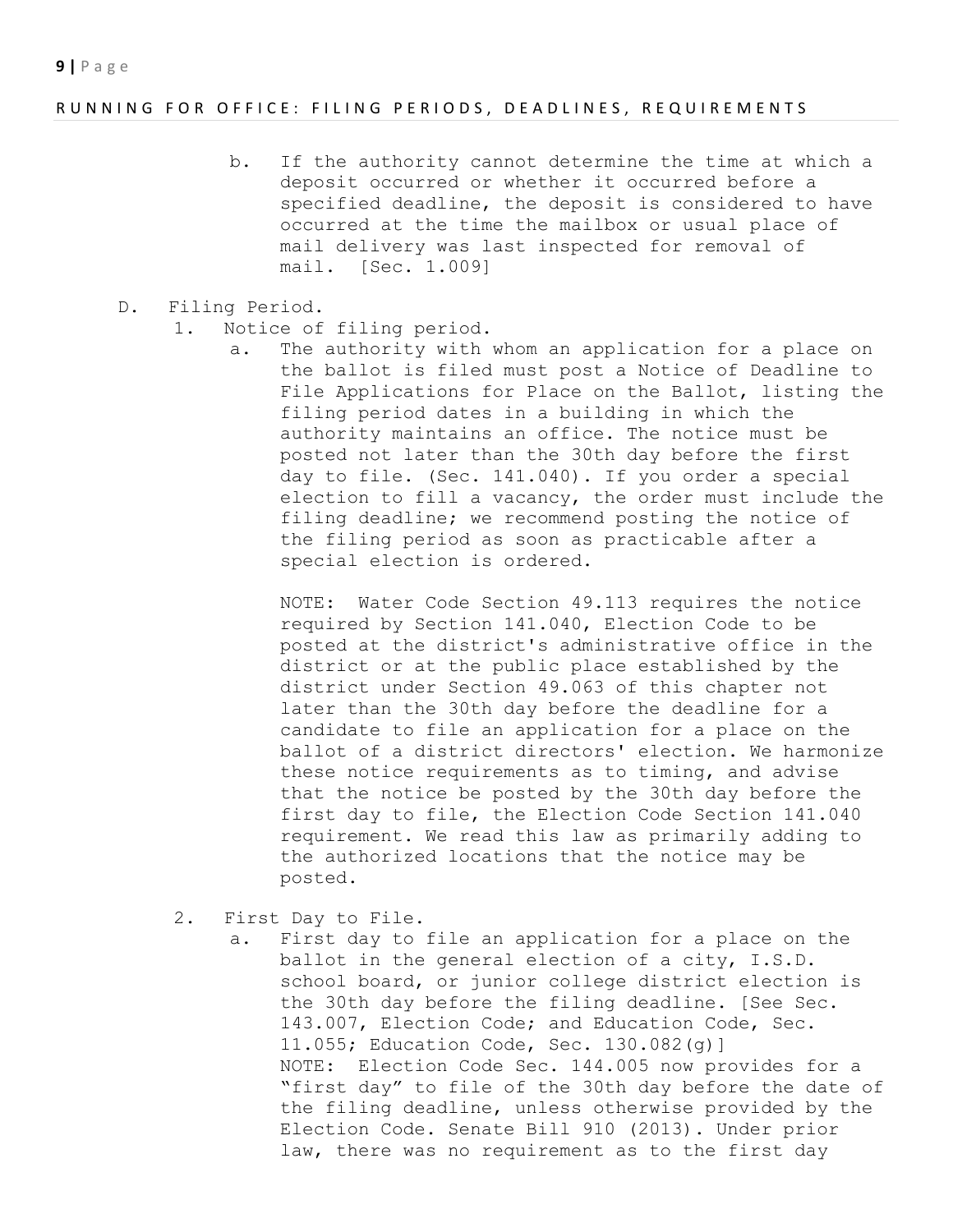#### RUNNING FOR OFFICE: FILING PERIODS, DEADLINES, REQUIREMENTS

applications could be accepted for hospital, water, library, or emergency services districts under general laws; however, special laws sometimes provided a first day. [Sec. 144.005]

- 3. Deadline.
	- a. Municipal General Election: An application for a place on the general election ballot must be filed not later than 5 p.m. of the 78th day before election day. [Sec. 143.007] A city charter may prescribe requirements in connection with a candidate's application for a place on the ballot for an office of a home-rule city. [Sec. 143.005] This section does not authorize a city charter provision that changes the filing deadline.

NEW LAW: House Bill 2323 (2017) amended Section 201.054 (special election to fill vacancy) to for a write-in deadline on the same day as the filing deadline. Also, Subsection (f) was amended to provide a deadline at 6:00 p.m. for November of even-numbered years. [Sec. 201.054]

b. School Board General Election: an application for a place on the general election ballot must be filed not later than 5 p.m. of the 78th day before election day. [Education Code, Sec. 11.055]

NEW LAW: House Bill 2323 (2017) amended Section 201.054 (special election to fill vacancy) to for a write-in deadline on the same day as the filing deadline. Also, Subsection (f) was amended to provide a deadline at 6:00 p.m. for November of even-numbered years. [Sec. 201.054]

- c. Water District Election: an application for a place on the ballot must be filed not later than 5 p.m. of the 78th day before election day. [Sec. 144.005]
- d. Hospital District Election: unless otherwise provided by law, an application for a place on the ballot must be filed not later than 5 p.m. of the 78th day before election day. [Sec. 144.005]
- e. Junior College Districts under Education Code, Section 130.082: an application for a place on the ballot must be filed not later than 5 p.m. of the 78th day before election day. [Education Code, Sec. 130.082(g)] [Election Code, Sec. 144.005(c)] (Junior College districts operating under a school board under Section 130.081 of the Education Code operate under ISD laws; see above.)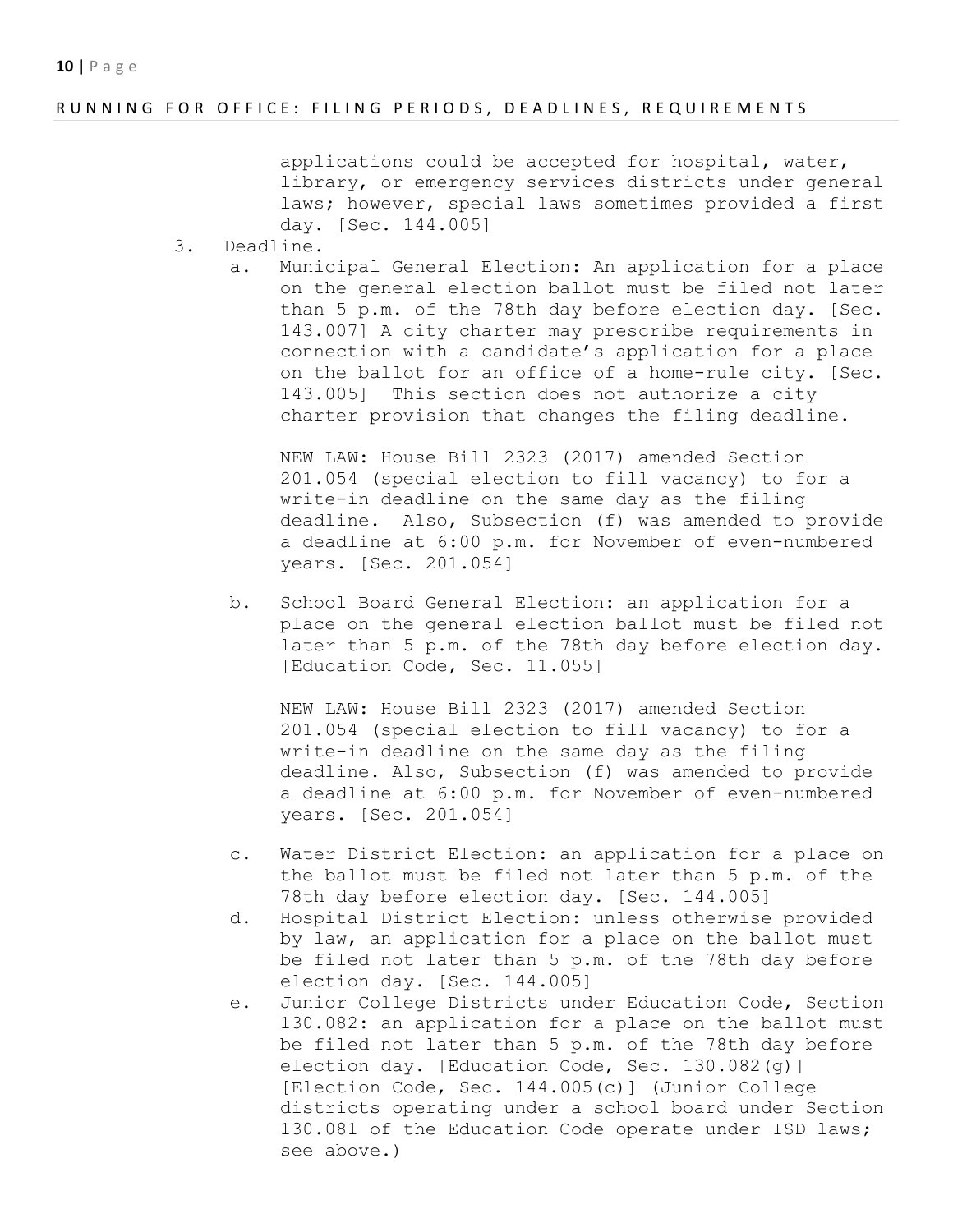### RUNNING FOR OFFICE: FILING PERIODS, DEADLINES, REQUIREMENTS

- f. Library District Election: an application for a place on the ballot must be filed not later than 5 p.m. of the 78th day before election day. [Local Government Code Sec. 326.043, Election Code, Sec. 144.005.]
- g. Emergency Services District Located in More than One County: an application for a place on the ballot must be filed not later than 5 p.m. of the 78th day before election day. [Sec. 144.005]
- h. Other Entities not in outline: Generally, Election Code Section 144.005 prevails over outside law. Check the outside law (or court order, if any) and contact our office by phone or email if you have questions about another entity.
- II. Candidate's Applications with Petition.

NOTE: Most local political subdivisions DO NOT require petitions for an application for a place on the ballot. This material is included for those entities whose law provides for a petition.

B. Validity of Petition.

- 1. Requirements. [Sec. 141.062]
	- 1. Petition must be timely filed with appropriate authority;
	- 2. Petition must contain the requisite number of valid signatures; and
	- 3. Petition must comply with any other applicable requirements for validity prescribed by the Election Code.
- 2. A petition may consist of multiple parts (e.g. multiple pages with multiple circulators).

NEW LAW: New Section 141.065 (c) provides that a single notarized affidavit by any person who obtained signatures is valid for all signatures gathered by the person if the date of notarization is on or after the date of the last signature obtained by the person. House Bill 2157 (2017). (NOTE: this codifies SOS interpretation.)

3. Affidavit of Circulator. [Sec. 141.065]

C. Validity of Petition Signatures.

1. For a signature to be valid, signer must be a registered voter of the territory from which the office sought is to be elected or have been issued a registration certificate that will be effective in that territory on election day.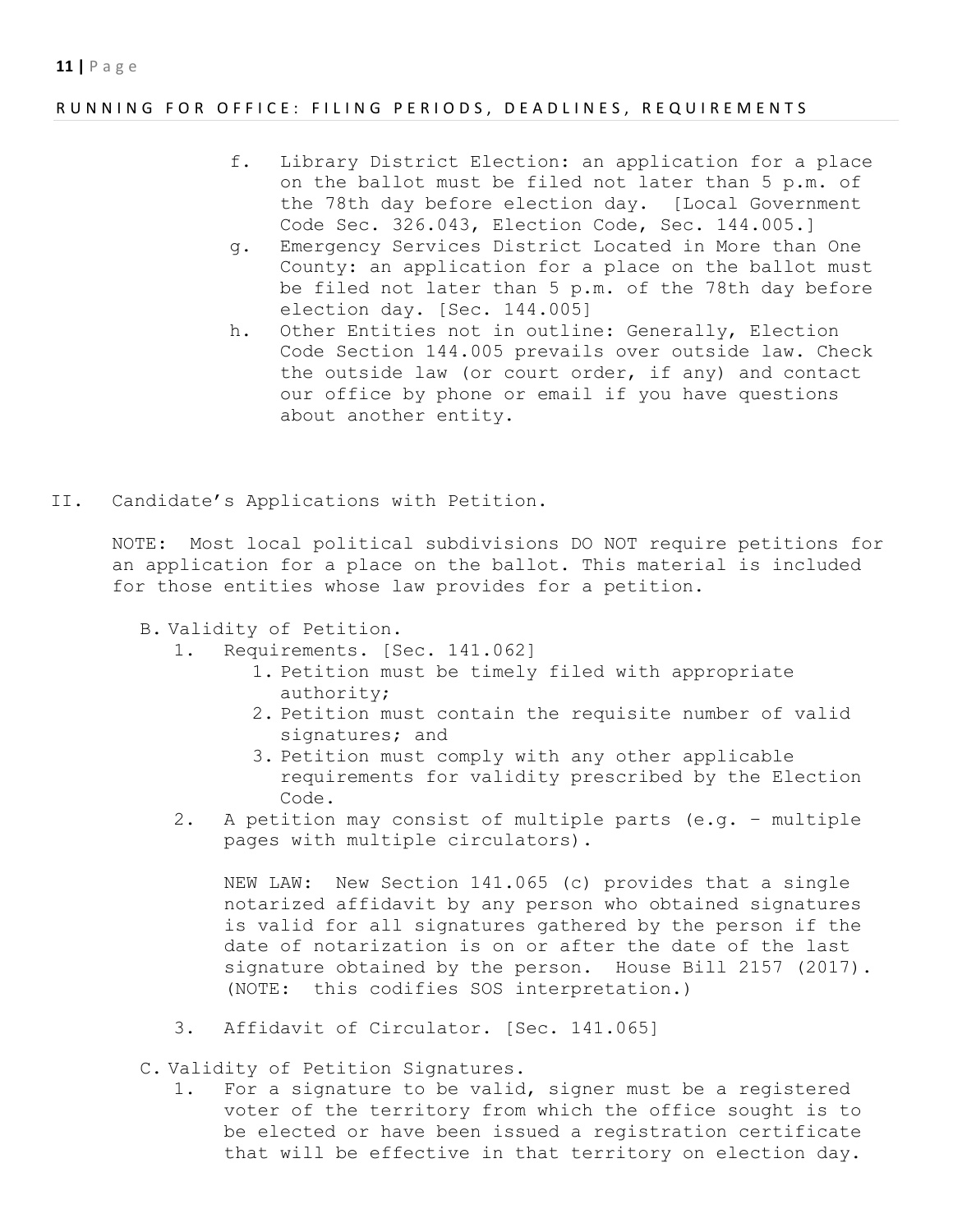## RUNNING FOR OFFICE: FILING PERIODS, DEADLINES, REQUIREMENTS

- 2. Signature Requirements:
	- . The signer's residence address;
	- a. The date of birth OR the signer's voter registration number;
	- b. if the territory from which signatures must be obtained is situated in more than one county, the county of registration;
	- c. The date of signing; and
	- d. The signer's printed name.
	- e. Section 141.063 has similar requirements as in current Chapter 277 language (petitions for measure elections):
		- i. The signature is the only information that is required to appear on the petition in the signer's own handwriting.
		- ii. The use of ditto marks or abbreviations does not invalidate a signature if the required information is reasonably ascertainable.
	- iii. The omission of the state from the signer's residence address does not invalidate a signature unless the political subdivision from which the signature is obtained is situated in more than one state. The omission of the zip code from the address does not invalidate a signature.
- 3. Affidavit of Circulator. [Sec. 141.065]
	- . Each part of a petition must include an affidavit of the person who circulated it, stating that the person:
		- i. indicated and read to each signer, before the petition was signed, each statement pertaining to the signer that appears on the petition;
	- ii. witnessed each signature;
	- iii. verified each signer's registration status; and
	- iv. believes each signature to be genuine and the corresponding information to be correct.
	- a. If a petition contains an affidavit that complies with subsection (a) above, for the purpose of verifying the petition, the authority with whom the candidate's application is filed may treat as valid each signature to which the affidavit applies, without further verification, unless it is proven otherwise. [Sec. 141.065(b)]
- 4. Signing more than one petition prohibited. [Sec. 141.066] . A person may not sign the petition of more than one candidate for the same office in the same election.
	- a. A signature on a candidate's petition is invalid if the signer signed the petition after signing a petition of another candidate for the same office in the same election.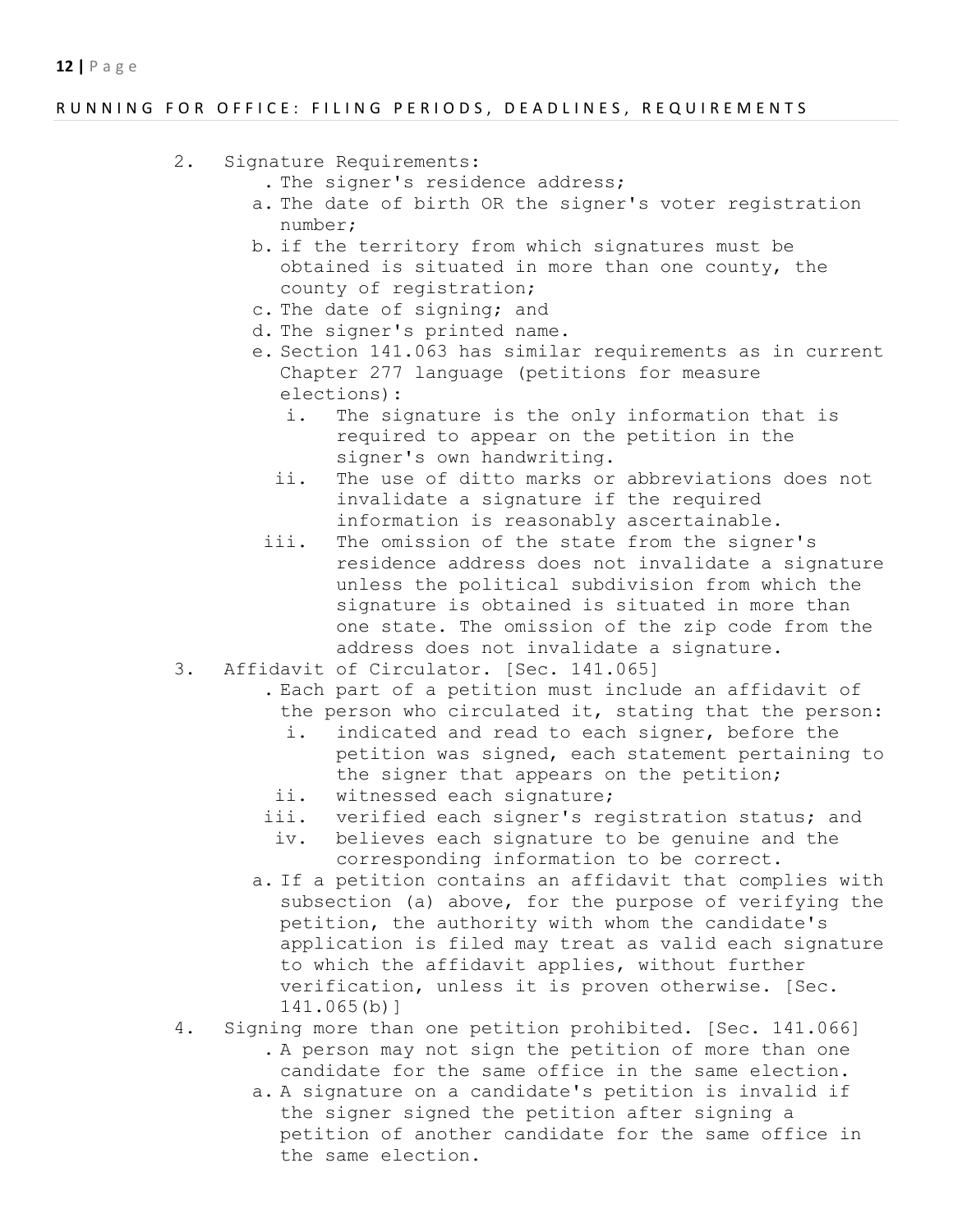### RUNNING FOR OFFICE: FILING PERIODS, DEADLINES, REQUIREMENTS

- b. The words "Signing the petition of more than one candidate for the same office in the same election is prohibited" must appear at the top of each page of the petition.
- 5. Home-rule city petition. [Sec. 143.005(d)] For any petition required or authorized to be filed in connection with a candidate's application for a place on the ballot for an office of a home-rule city, the minimum number of signatures that must appear on the petition is the greater of:
	- 1. 25; or
	- 2. one-half of one percent (1/2%) of the total votes received in the territory from which the office is elected by all candidates for mayor in the most recent mayoral election.
- 6. Withdrawal of signature on candidate's petition. [Sec. 141.067]
	- . The signer must request that the signature be withdrawn. a. To be effective, a withdrawal request must:
		- . be in writing and be signed and acknowledged by the signer of the petition;
			- i. be received by the authority with whom the petition is to be filed not later than the date the petition is received by the authority OR the seventh day before the petition filing deadline, whichever is earlier;
			- ii. the signer must deliver a copy of the withdrawal request to the candidate when the request is filed; and
			- iii. an effective withdrawal request operates as if the signer never signed the petition.
				- b. If the withdrawal of a signature reduces the number of signatures on the petition below the prescribed minimum for the petition to be valid, the authority with whom the request is filed shall notify the candidate immediately by telephone, telegram, or an equally or more expeditious method of the number of withdrawn signatures. Within three days of the candidate receiving notice, the candidate may supplement the petition with signatures equal in number to the number of signatures withdrawn.
- III. Running as a Write-In Candidate in Local Political Subdivisions. . "Open" Write-In Votes Are Permitted Except as Provided by Law.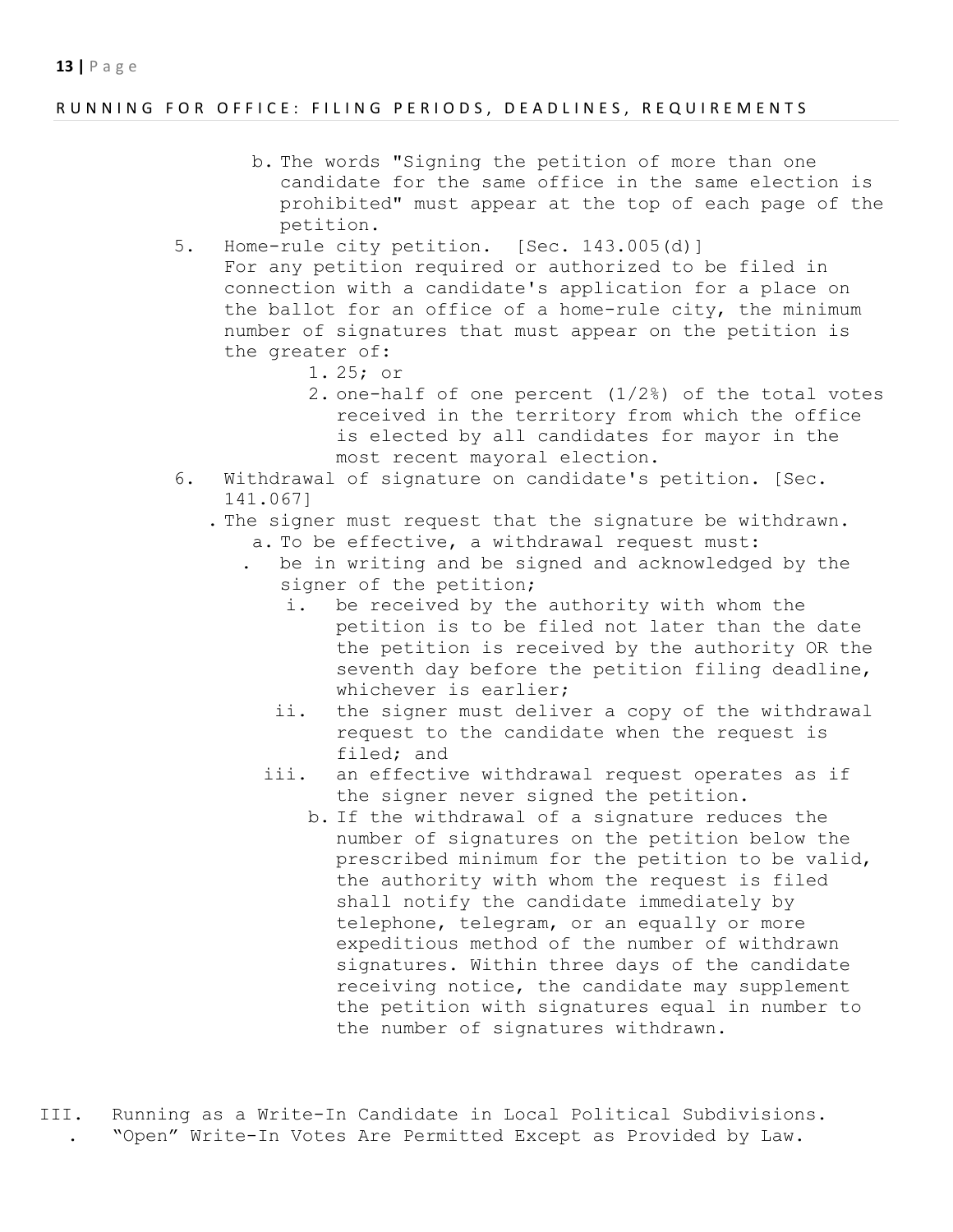## RUNNING FOR OFFICE: FILING PERIODS, DEADLINES, REQUIREMENTS

- 1. Except as otherwise provided by law, if the name of the person for whom a voter desires to vote does not appear on the ballot, the voter may write-in the name of that person. [Sec. 146.001]
- 2. A candidate does not have to file a "Declaration of Write-In Candidacy" to run as a write-in candidate if open writein votes are permitted. Any write-in vote must be counted.
- 3. Most political subdivisions do not have open write-ins.

NOTE: a common exception is the creation election for a water district, which often has a slate of temporary directors' names followed by write-in spaces; consult the source law for your water district.

- A. Declarations of Write-In Candidacy Required if Express Requirement.
- 1. A write-in vote may not be counted for a person, unless the person has filed a declaration of write-in candidacy:
	- . In an independent school district general election or special election to fill a vacancy. [Education Code, Sec. 11.056(c)]
		- a. In a common school district. [Education Code, Sec. 11.304]
		- b. In a municipal election for officers. [Secs. 146.051, 146.052]
		- c. In a water district general election for board members held pursuant to Chapters 36, 49, or 63 of the Water Code, unless otherwise provided by law. (See deadline discussion below regarding possible effect of the Water Code's procedures for a creation election or a special law.)
		- d. In a junior college district election. (The deadlines will differ depending on the type of district; see deadline discussion below.)
		- e. In most hospital districts, unless otherwise provided by special law, if any. (See deadline discussion below.)
		- f. In library district elections. [Local Government Code, Sec. 326.0431]
		- g. In emergency service district elections for districts located in more than one county. [Health and Safety Code, Sec. 775.035]
- 2. Authority with whom declaration is filed.
	- . Same as regular application for a place on the ballot See I. C. 2., above.
		- a. The general rules for filing an application (method of transmission, authorized agents, etc.) apply to filing a declaration. See I. C. 3, above.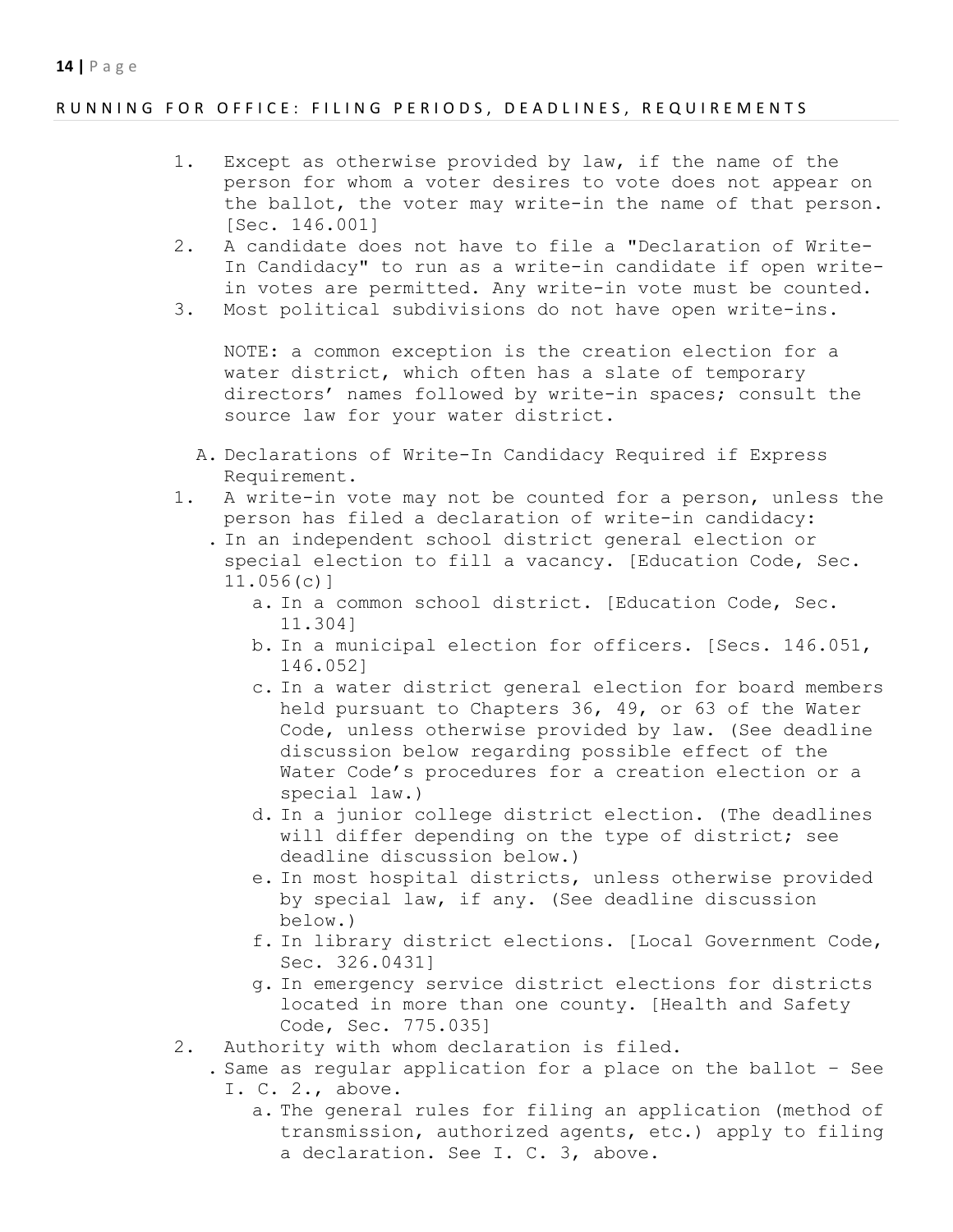## RUNNING FOR OFFICE: FILING PERIODS, DEADLINES, REQUIREMENTS

- 3. Form
	- . A declaration of write in candidacy must satisfy the same requirements as an application for a place on the ballot. [Sec. 146.023(b)]
		- a. Secretary of State has prescribed the "Declaration of Write-In Candidacy Form." [Sec. 146.032]
- 4. Filing deadline for declaration:

NEW LAW (if entity has special election): House Bill 2323 (2017) amended Section 201.054 (special election to fill vacancy) to for a write-in deadline on the same day as the filing deadline. [Sec. 201.054]

The following are the general election deadlines: . City: The declaration must be filed by 5:00 p.m. of the 74th day before election day. [Sec. 146.054]

- a. School District, including common school districts: The declaration must be filed by 5:00 p.m. of the 74th day before election day. [Education Code 11.056]
- b. Water Districts: For water districts controlled by Water Code, Secs. 36.059 (groundwater conservation districts), 49.101 or 63.0945 (self-liquidating navigation districts), the declaration must be filed by 5:00 p.m. of the 74th day before election day. [Water Code Secs. 36.059, 49.101, 63.0945]

NOTE: Water Code, Chapters 36 and 49 apply to general or special law districts as defined in Water Code Sections 36.001 and 49.001, respectively. Therefore, if your district is a special law district, the writein rule applies to the special law districts unless there is a conflict with the language of your act. The interpretation will depend on the specific language. Generally, if the special law is silent, the Water Code requirements for a write-in candidate will apply. If the special law has conflicting language, for example, "any name written in is counted" then the special law would prevail. Confirmation elections are also frequently governed by different rules. See Water Code Section 49.102(c) (applicable to many, but not all, water districts).

c. Junior College Districts (including junior colleges governed by ISD board): Under Education Code, Sec. 130.0825, the declaration must be filed by 5:00 p.m. of the 74th day before election day.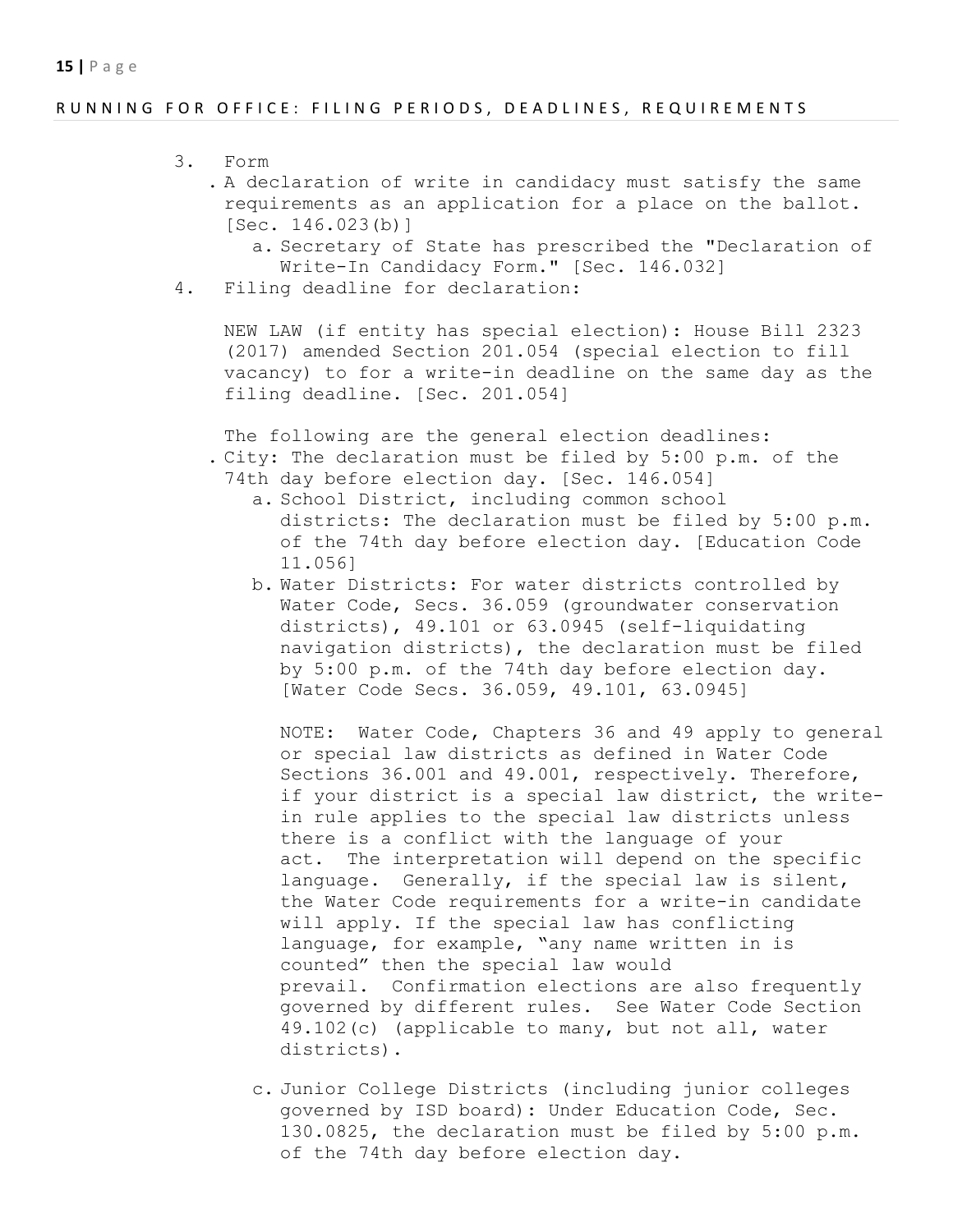#### RUNNING FOR OFFICE: FILING PERIODS, DEADLINES, REQUIREMENTS

d. Hospital Districts (general or special law): The declaration must be filed by 5:00 p.m. of the 74th day before election day. [Health & Safety Code, Sec. 285.131]

NOTE: Health and Safety Code, Section 285.131 applies to all hospital districts, whether created by general or special law. It is possible that some special districts could be drafted to overcome this rule, but in general, where the special law is silent, this rule will prevail.

- e. Library Districts: The write-in candidate procedures are the same as those for cities, and therefore, the declaration must be filed by 5:00 p.m. of the 74th day before election day. [Local Government Code, Sec. 326.0431; Election Code, Sec. 146.054]
- f. Emergency Services Districts Located in More than One County: The write-in candidate procedures are the same as those for cities, and therefore, the declaration must be filed by 5:00 p.m. of the 74th day before election day. [Health and Safety Code, Sec. 775.035; Election Code, Sec. 146.054]
- 5. Certification of candidate for placement on list of write in candidates.

 . The authority with whom a declaration of write-in candidacy is required to be filed must certify in writing for placement on the list of write-in candidates the name of each candidate who files with the authority a declaration which complies with the general requirements for an application for a place on the ballot. [Sec. 146.029(a)]

NOTE: If no name is to be certified, the authority must certify that fact in writing.

- a. In an election in November of an even-numbered year, not later than the 68th day before election day, the certifying authority must deliver the certification to the authority responsible for having the official ballot prepared in each county in which the office sought by the candidate is to be voted on. [Sec. 146.029(c)]
- b. A write-in candidate may not be certified for placement on the list of write-in candidates if:
- The information on the candidate's declaration of write in candidacy indicates that the candidate is ineligible for the office;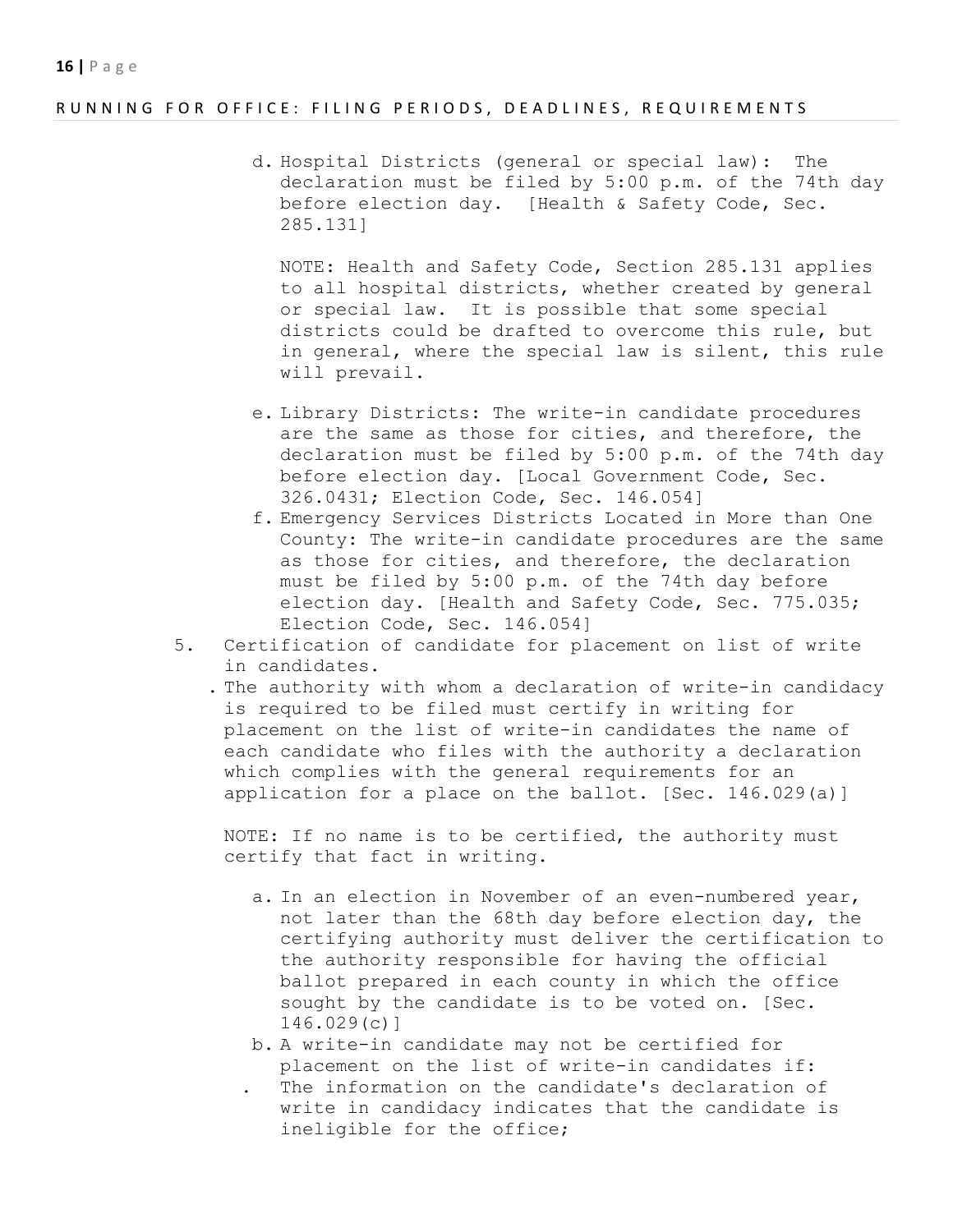## RUNNING FOR OFFICE: FILING PERIODS, DEADLINES, REQUIREMENTS

- i. Facts indicating that the candidate is ineligible are conclusively established by another public record; or Note: No public record conclusively proves residence. Only a court of law may make a ruling on a person's residence.
- ii. The candidate is determined to be ineligible by a final judgment of a court. [Sec. 146.030 and Water Code Sec. 49.101]
- iii. The candidate timely withdraws. See withdrawal section in IV. B. 4., below.

NOTE: Many local entities have laws that use the city write-in rules at Subchapter C of Chapter 146. The city write-in rules in turn incorporate by reference some of the rules for a November general election for state and county officers at Subchapter B. Sec. 146.055.

IV. After Filing.

A. Review of Application (and Petition, if applicable) and Notice to Candidates. [Sec. 141.032]

- 1. On the filing of an application for a place on the ballot, the authority with whom the application is filed must review the application to determine whether it complies with the requirements as to form, content, and procedure only. That is, the authority checks to be sure it was filed correctly and in a timely manner and that all required information is completed and attested to. [Sec. 141.032(a)]
- 2. Unless accompanied by a petition, the review must be completed not later than the fifth day after the date the application is received by the authority. [Sec. 141.032(b)]
- 3. If an application is accompanied by a petition, the petition is considered part of the application, and the review must be completed as soon as practicable after the date the application is received by the authority. [Sec. 141.032(c)] The petition is NOT considered part of the application for purposes of determining compliance with the requirements applicable to each document; that is, a deficiency in the requirements of one document may not be remedied by the contents of the other document. [Sec. 141.032(c)]
- 4. An initial determination that an application complies with the requirements as to form, content, and procedure does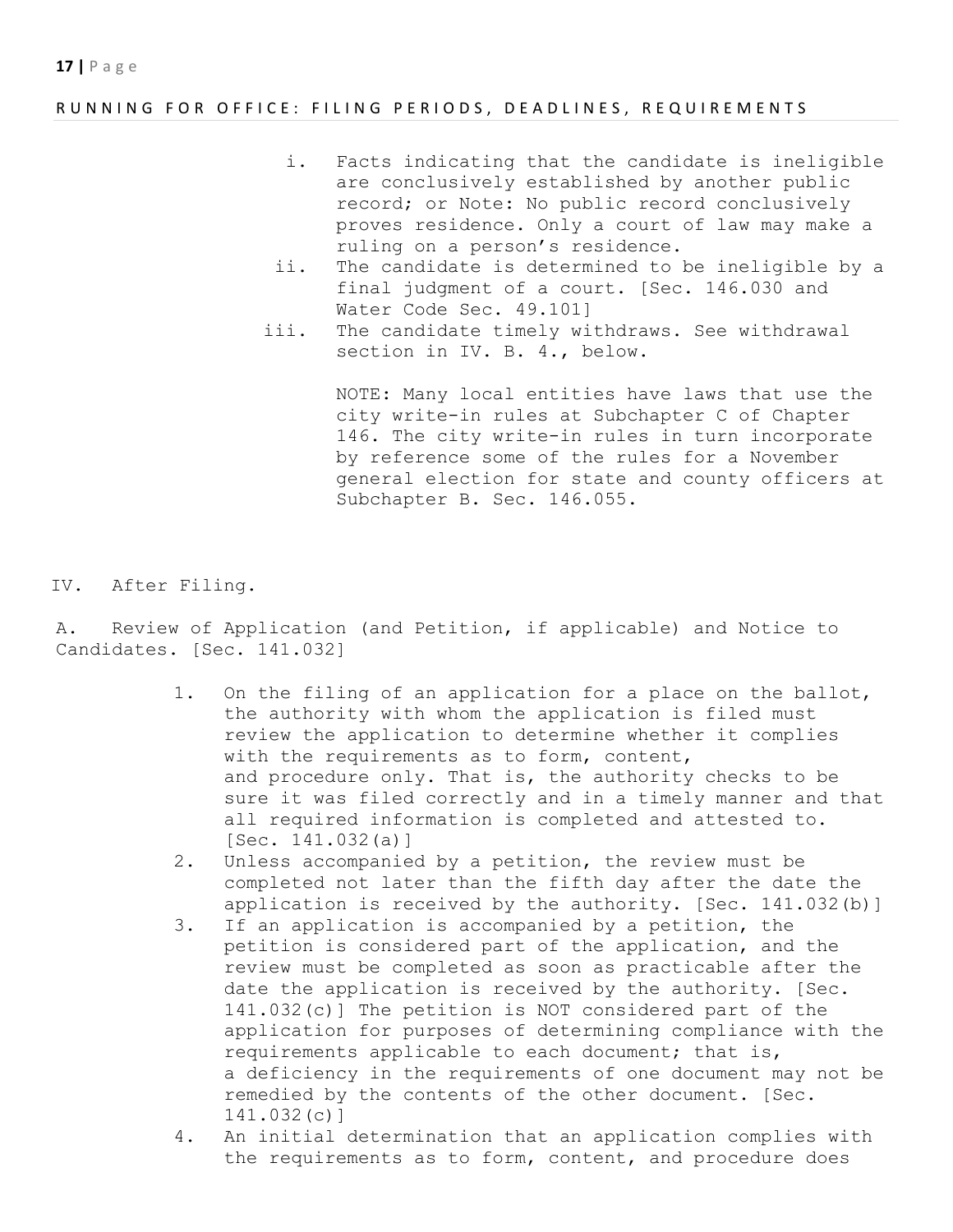#### RUNNING FOR OFFICE: FILING PERIODS, DEADLINES, REQUIREMENTS

NOT preclude a later determination that the application does not comply, subject to Section 141.034. (Section 141.034 sets a deadline for challenges to form, content, or procedure. See IV. A. 6., below.) [Sec. 141.032(d)]

NOTE: The Election Code provides no process for a candidate to supplement a defective application. The application and petition must stand or fall as originally filed. Some case law seems to suggest that in certain cases, a candidate may have a right to supplement a defective petition. The Texas Supreme Court has held that candidates, who made timely filings and whose petitions were accepted, could not be rejected later for minor clerical errors that could have been fixed had the candidate been notified of the defect. See In Re Francis, 186 SW 3rd 534 (Tex 2006) and In re Holcomb, 186 SW 3rd 553 (Tex 2006). However, in 2011 Sections 141.032 and 141.062 were amended to clarify that after the filing deadline, a candidate may not amend an application for a place on the ballot (Section 141.032) or any accompanying petition in lieu of filing fee (Section 141.062), nor can the filing authority accept an amendment to their application for a place on the ballot or any accompanying petition in lieu of filing fee. Our office recommends that the filing authority promptly review applications in order to avoid litigation; however, the law has been amended to emphasize that the filing authority cannot accept amendments after the filing deadline.

- 5. If an application does not comply with applicable requirements, the authority must reject the application and immediately deliver to the candidate written notice of the reason for the rejection. [Sec. 141.032(e)]
- 6. Section 141.032, which governs the review of a candidate's application for a place on the ballot for form, content, and procedure, does not apply to a determination of a candidate's eligibility. For information on a challenge to a candidate's eligibility, see "Administrative Declaration of Ineligibility" at IV. C., below.

NEW LAW: An application for a place on the ballot may not be challenged for compliance with the applicable requirements as to form, content, and procedure after the day before any ballot to be voted early by mail is mailed for the election for which the application is made. This deadline does not apply to a determination of a candidate's eligibility. A challenge must state with specificity how the application does not comply with the applicable requirements as to form, content, and procedure. The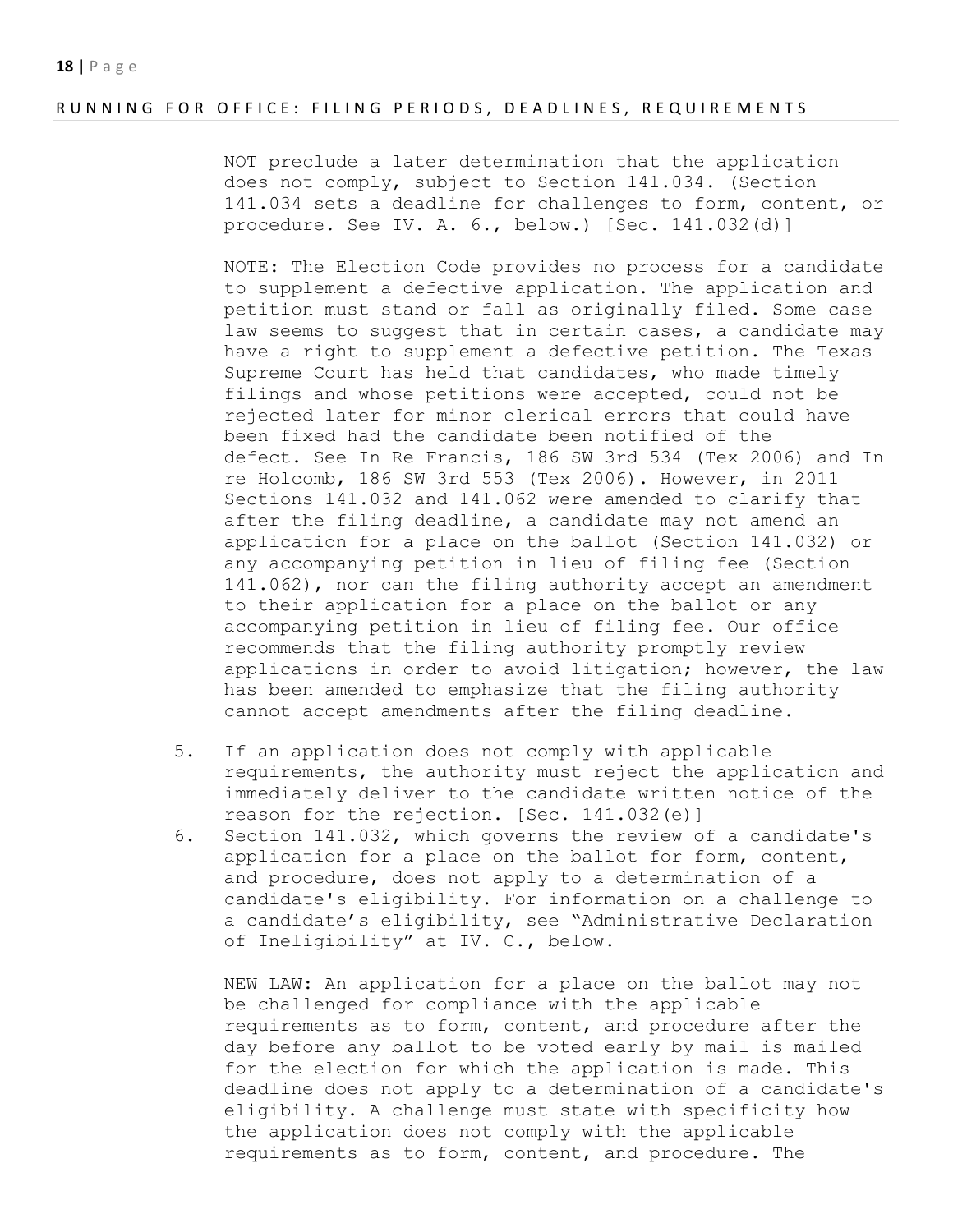## RUNNING FOR OFFICE: FILING PERIODS, DEADLINES, REQUIREMENTS

authority's review of the challenge is limited to the specific items challenged and any response filed with the authority by the challenged candidate. Sec. 141.034, Senate Bill 44 (2017).

- 7. Application and any accompanying petition is public information as soon as it is filed. [Sec. 141.035] Therefore, any person may request a viewing or a copy.
	- A. Withdrawal of Candidate.
- 1. To be effective, a withdrawal request must:
	- . Be in writing, signed, and acknowledged (sworn to) by the candidate; and
		- a. Be timely filed with the authority with whom the application was filed. [Secs. 145.001(b), 145.093]

NEW LAW: Exception: If a candidate files a withdrawal request after the deadline prescribed by Section 145.092, and the candidate complies with each requirement under Section 145.001 except that the candidate's filing to withdraw is untimely, the authority responsible for preparing the ballots may choose to omit the candidate from the ballot if the ballots have not been prepared at the time the candidate files the withdrawal request. Sec. 145.098, House Bill 1661 (2017).

- 2. A withdrawal request filed by mail is considered to be filed at the time of its receipt by the appropriate authority or an employee of that authority. [Sec. 145.001(c)]
- 3. Deadline for withdrawal for candidates other than write-in candidates:
	- . General Rule: a candidate in an election for which the filing deadline is a date not specifically addressed by Section 145.092 may not withdraw after 5 p.m. of the fifth day after the candidate's deadline for filing application for a place on the ballot. [Sec. 145.092(a)]

NOTE: Technically, subsection (a) is the "general rule." However, for a city, school district or other local entity using the filing deadline of the 78th day before election day (Senate Bill 1703, effective September 1, 2015), the withdrawal deadline will be the 71st day before election day.

a. A candidate in an election for which the filing deadline for an application for a place on the ballot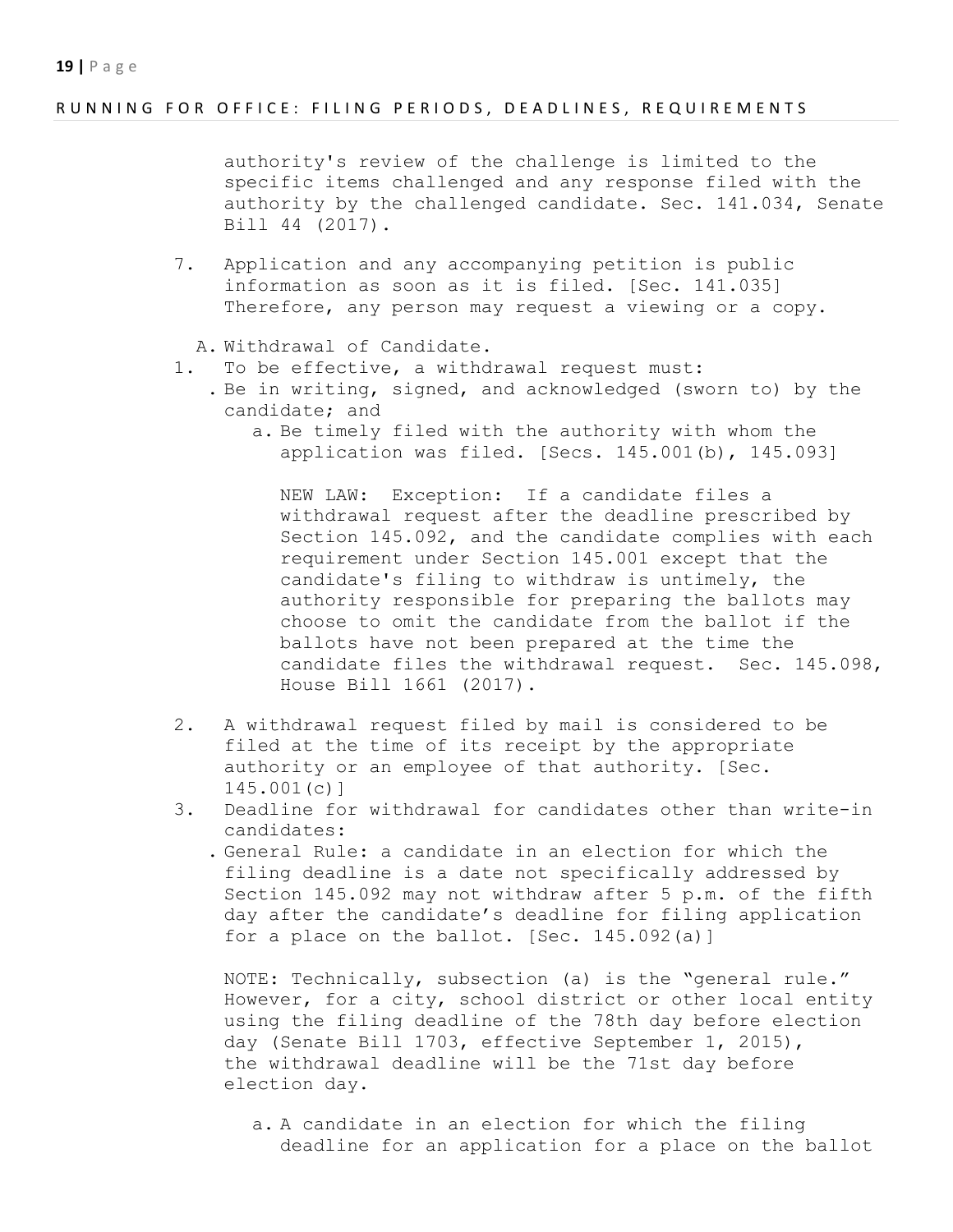## RUNNING FOR OFFICE: FILING PERIODS, DEADLINES, REQUIREMENTS

is not later than 5 p.m. of the 78th day before election day may not withdraw from the election after 5 p.m. of the 71st day before election day. [Sec. 145.092(f)]

- b. A candidate in an election for which the filing deadline for an application for a place on the ballot is not later than 5 p.m. of the 62nd day before election day may not withdraw from the election after 5 p.m. of the 57th day before election day. [Secs. 1.007, 145.092(b)]
- 4. Deadline for withdrawal of declared write-in candidates is the 71st day before election day. [Sec. 146.0301(a)]
- 5. Deadline for withdrawal of candidate in runoff election (i.e., when election requires majority vote and no candidate receives more than 50% of the vote) is 5 p.m. of the 3rd day after the final canvass of the main election.
- 6. A candidate's name is omitted from the ballot if the candidate withdraws before the appropriate deadline for withdrawal. [Sec. 145.094] See general rule and new law discussed at IV.B.3.a above.

NOTE: If a candidate does not file the withdrawal before the deadline, the withdrawal is ineffective; the candidate's name will remain on the ballot, and any votes cast for that candidate must be counted in the regular manner. If the candidate wins, he or she may take office, if still in compliance with eligibility requirements. If a runoff is required, the candidate may be placed on the runoff ballot unless he or she withdraws in a timely manner from the runoff election. [Sec. 145.001].

- 7. If a candidate in a run-off timely withdraws, the remaining candidate is considered to be elected and no runoff election is held. [Sec. 145.095]
- 8. If the authority with whom the withdrawal request is filed is not responsible for having the official ballot prepared, the authority must certify the candidate's name in writing as a withdrawn candidate and promptly deliver the certification to the authority responsible for having the official ballot prepared. [145.093(b)]
	- B. Administrative Declaration of Ineligibility. [Sec. 145.003]
- 1. A candidate may be administratively declared ineligible if:
	- 0. The information on the candidate's application for a place on the ballot indicates that the candidate is ineligible for the office; or
		- 1. Facts indicating that the candidate is ineligible are conclusively established by another public record.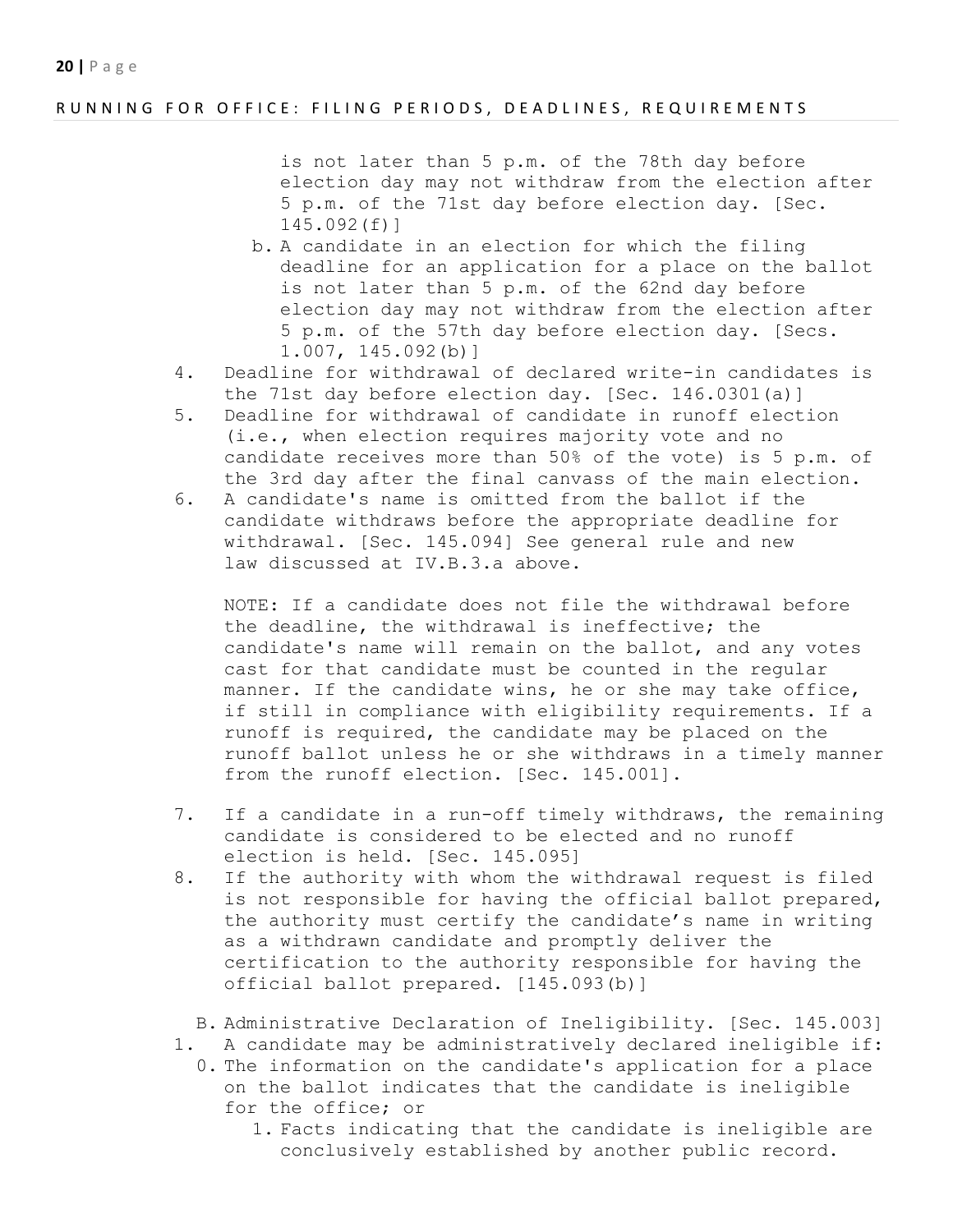## RUNNING FOR OFFICE: FILING PERIODS, DEADLINES, REQUIREMENTS

[Sec. 145.003(f)]

NOTE: No public record conclusively establishes residency. Only a court of law may make a ruling on a person's residency.

- 2. When presented with an application for a place on the ballot or another public record containing information pertinent to the candidate's eligibility, the appropriate authority must promptly review the record. If the authority determines that the record establishes ineligibility, the authority shall declare the candidate ineligible. [Sec. 145.003(g)]
- 3. A candidate may be administratively declared ineligible: . By the authority with whom the application was filed before early voting by personal appearance begins. [Sec. 145.003(c)]
	- a. By the presiding officer of the final canvassing authority after the polls close on election day and before the certificate of election is issued. [Sec. 145.003 (d)]
- 4. If a candidate is declared ineligible, the authority making the declaration must promptly give written notice of the declaration of ineligibility to the candidate. [Sec. 145.003(i)]
- 5. If a candidate is declared ineligible on or before the deadline to withdraw, the candidate's name is omitted from the ballot. [Sec. 145.096]. See IV. B. 3. & 4. above, for deadlines to withdraw. See IV. E., below for effect of candidate being declared ineligible after the deadline.

NOTE: Similar to the withdrawal deadline discussed above, technically, subsection (a) is the "general rule." However, for a city, school district or other local entity using the filing deadline of the 78th day before election day (Senate Bill 1703, effective September 1, 2015), the deadline to declare a candidate ineligible in time to omit the name from the ballot (like the withdrawal deadline) is the 71st day before election day.

- 6. If a run-off candidate is declared ineligible, the candidate's name remains on the ballot. [Sec. 145.096(b)]
- C. Candidate's Death. [Sec. 145.096]
	- 1. If the death occurs before the 2nd day before the filing deadline, the name is omitted from the ballot.
	- 2. If the death occurs after the 2nd day before the filing deadline, the name remains on the ballot. See. IV. E.,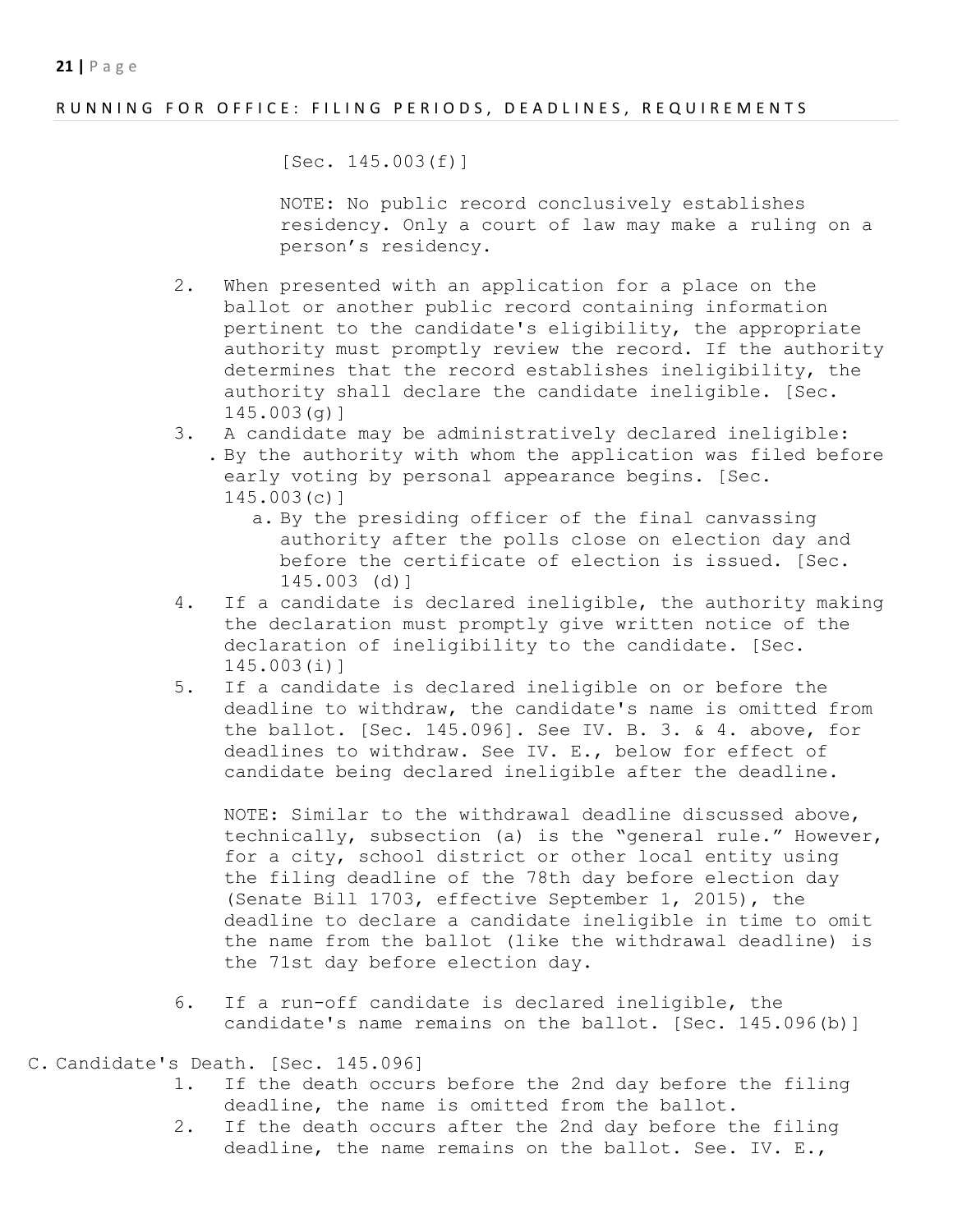### RUNNING FOR OFFICE: FILING PERIODS, DEADLINES, REQUIREMENTS

below for effect of deceased candidate's name remaining on the ballot.

- 3. If a run-off candidate dies, the name remains on the ballot. [Sec. 145.096(b)]
- D. Effect of Votes Cast for Deceased or Ineligible Candidate After the Deadline for Omitting Name on Ballot. [Sec. 145.005]
	- 1. In an election where there is no runoff requirement (i.e., election is by plurality): If a candidate dies or is declared ineligible after the deadline, the candidate's name will remain on the ballot, and any votes cast for that candidate must be counted in the regular manner. If the candidate receives the vote required for the election, a vacancy results and is filled in the regular manner of filling vacancies in the political subdivision.
	- 2. In an election where there is a runoff requirement (i.e., election is by majority): Again, if a candidate dies or is declared ineligible after the deadline, the candidate's name will remain on the ballot, and any votes cast for that candidate must be counted in the regular manner. If the deceased or ineligible candidate received the vote that would entitle the candidate to a place on the runoff ballot, the candidates on the runoff ballot will be determined without regard to the votes cast for the deceased or ineligible candidate. That is, the votes for the deceased or ineligible candidate will be disregarded.
	- V. Canceling Elections (for further detail, consult the "Cancellation" outline in this publication or the Secretary of State website). [Sec. 2.051]

# Independent Candidate Information, Declaration, and Filing Period

Sec. 142.002. DECLARATION OF INTENT REQUIRED. (a) To be entitled to a place on the general election ballot, a candidate must make a declaration of intent to run as an independent candidate.

(b) A declaration of intent to run as an independent candidate must:

(1) be in writing and be signed and acknowledged by the candidate;

(2) be filed with the authority with whom the candidate's application for a place on the ballot is required to be filed within the regular filing period for an application for a place on a general primary election ballot; and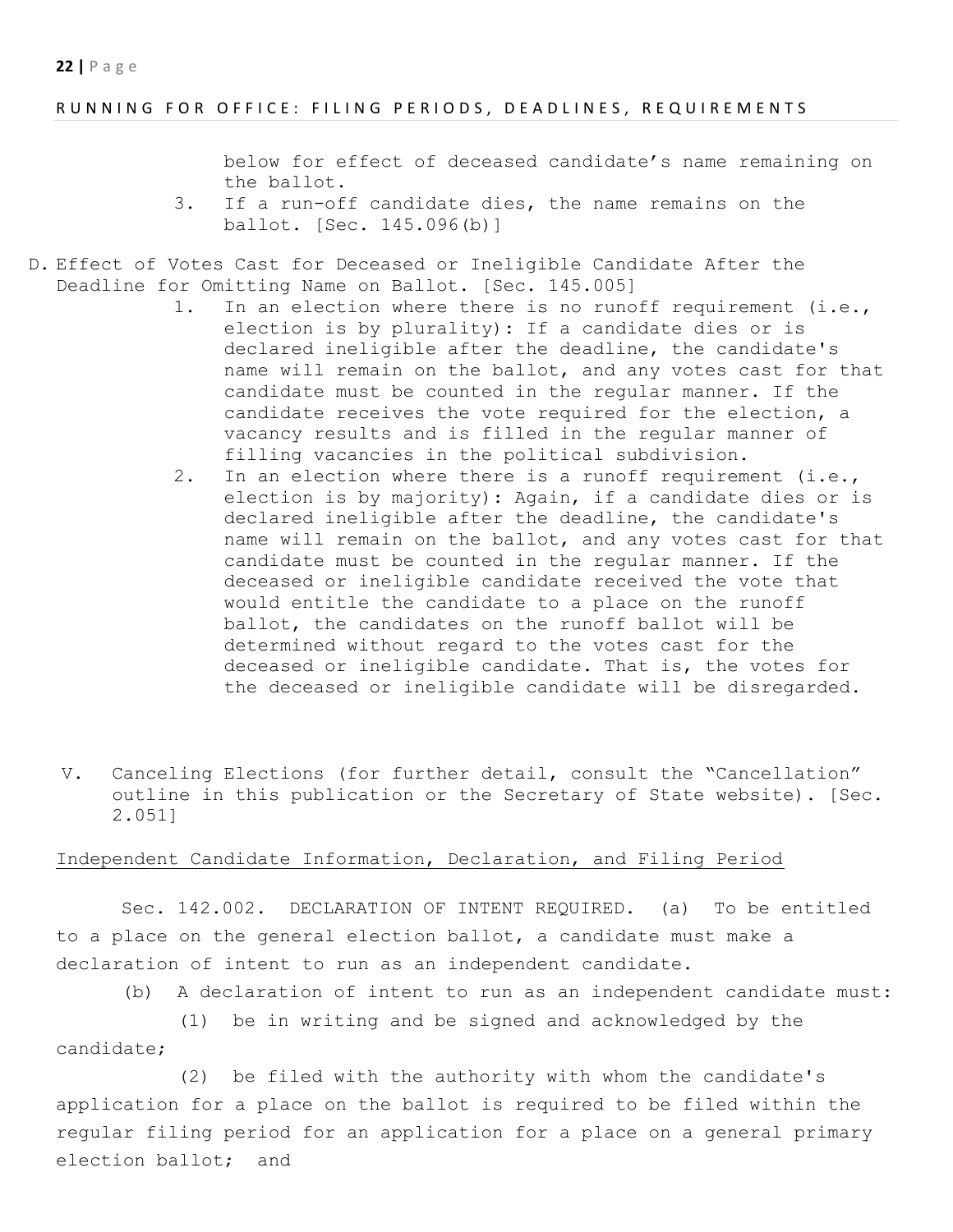#### RUNNING FOR OFFICE: FILING PERIODS, DEADLINES, REQUIREMENTS

(3) contain:

(A) the candidate's name and residence address;

(B) the office sought, including any place number or other distinguishing number; and

(C) an indication of whether the office sought is to be filled for a full or unexpired term, if the office sought and another office to be voted on have the same title but do not have place numbers or other distinguishing numbers.

(c) This section does not apply to:

(1) a candidate for an unexpired term if the vacancy occurs after the 10th day before the regular filing deadline for an application for a place on a general primary election ballot; or

(2) a candidate for an office for which the regular application filing deadline for candidates in a primary election is extended.

Acts 1985, 69th Leg., ch. 211, Sec. 1, eff. Jan. 1, 1986.

Sec. 142.0021. FILING DECLARATIONS OF INTENT FOR MORE THAN ONE OFFICE PROHIBITED. (a) A candidate may not file declarations of intent for two or more offices that:

(1) are not permitted by law to be held by the same person; and

(2) are to be voted on at one or more elections held on the same day.

(b) If a person files more than one declaration of intent in violation of this section, each declaration filed subsequent to the first one filed is invalid.

Added by Acts 1997, 75th Leg., ch. 1349, Sec. 54, eff. Sept. 1, 1997.

Sec. 142.003. PRESERVATION OF DECLARATION. The authority with whom a declaration of intent is required to be filed shall preserve each declaration filed with the authority until the day after general election day.

Acts 1985, 69th Leg., ch. 211, Sec. 1, eff. Jan. 1, 1986. Amended by Acts 1997, 75th Leg., ch. 864, Sec. 97, eff. Sept. 1, 1997.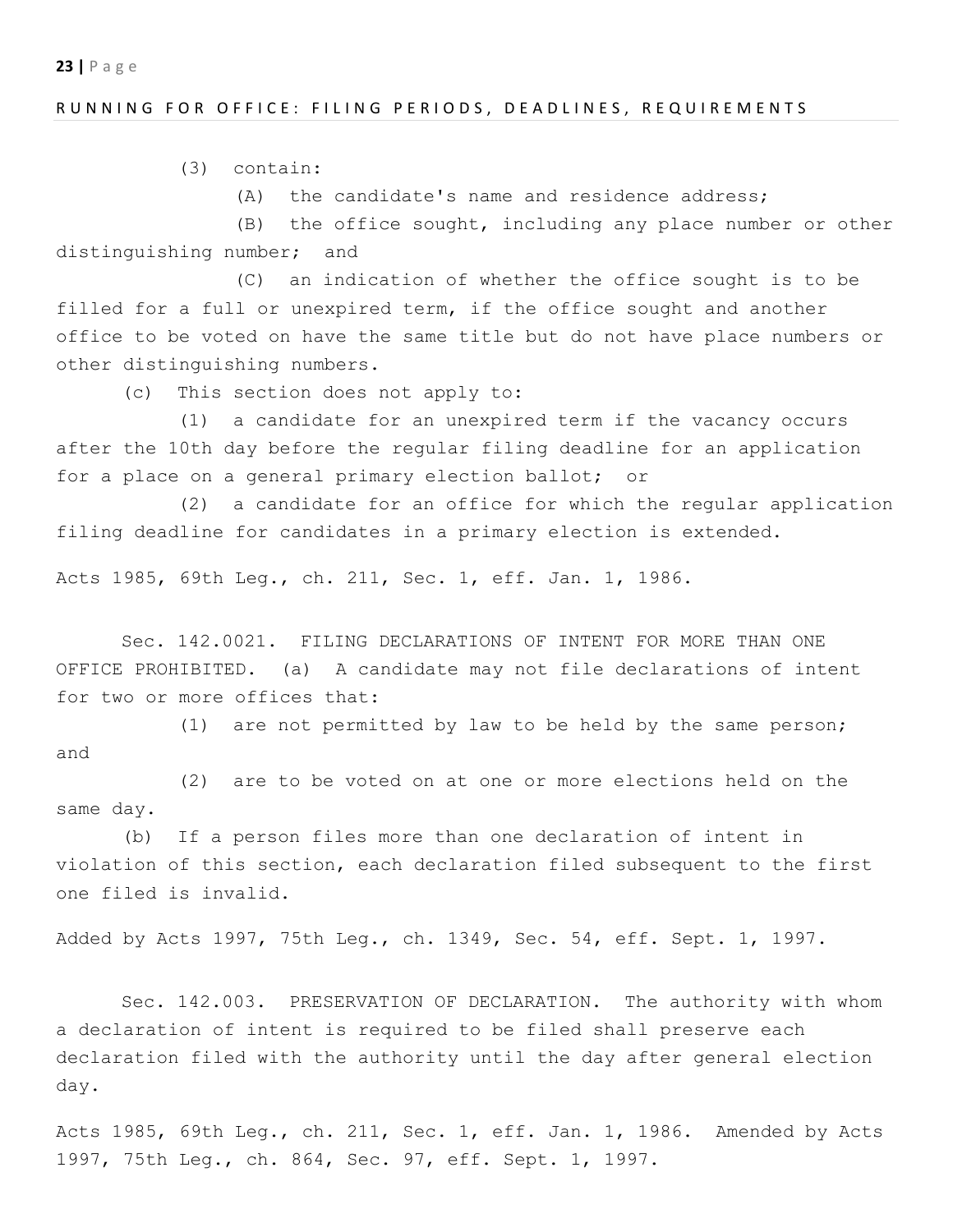#### RUNNING FOR OFFICE: FILING PERIODS, DEADLINES, REQUIREMENTS

Sec. 142.004. APPLICATION REQUIRED. (a) To be entitled to a place on the general election ballot, a candidate must make an application for a place on the ballot.

(b) An application must, in addition to complying with Section 141.031, be accompanied by a petition that satisfies the requirements prescribed by Section 141.062.

Acts 1985, 69th Leg., ch. 211, Sec. 1, eff. Jan. 1, 1986.

Sec. 142.005. AUTHORITY WITH WHOM APPLICATION FILED. An application for a place on the ballot must be filed with:

(1) the secretary of state, for a statewide or district office;

or

(2) the county judge, for a county or precinct office.

Acts 1985, 69th Leg., ch. 211, Sec. 1, eff. Jan. 1, 1986.

Sec. 142.006. REGULAR FILING DEADLINE FOR APPLICATION. (a) An application for a place on the ballot must be filed not later than 5 p.m. of the 30th day after runoff primary election day, except as provided by Section 202.007.

(b) An application filed by mail is considered to be filed at the time of its receipt by the appropriate authority.

Acts 1985, 69th Leg., ch. 211, Sec. 1, eff. Jan. 1, 1986. Amended by Acts 1987, 70th Leg., ch. 472, Sec. 39, eff. Sept. 1, 1987; Acts 1987, 70th Leg., ch. 490, Sec. 1, eff. Sept. 1, 1987.

Sec. 142.007. NUMBER OF PETITION SIGNATURES REQUIRED. The minimum number of signatures that must appear on a candidate's petition is:

(1) for a statewide office, one percent of the total vote received by all candidates for governor in the most recent gubernatorial general election; or

(2) for a district, county, or precinct office, the lesser of:

(A) 500; or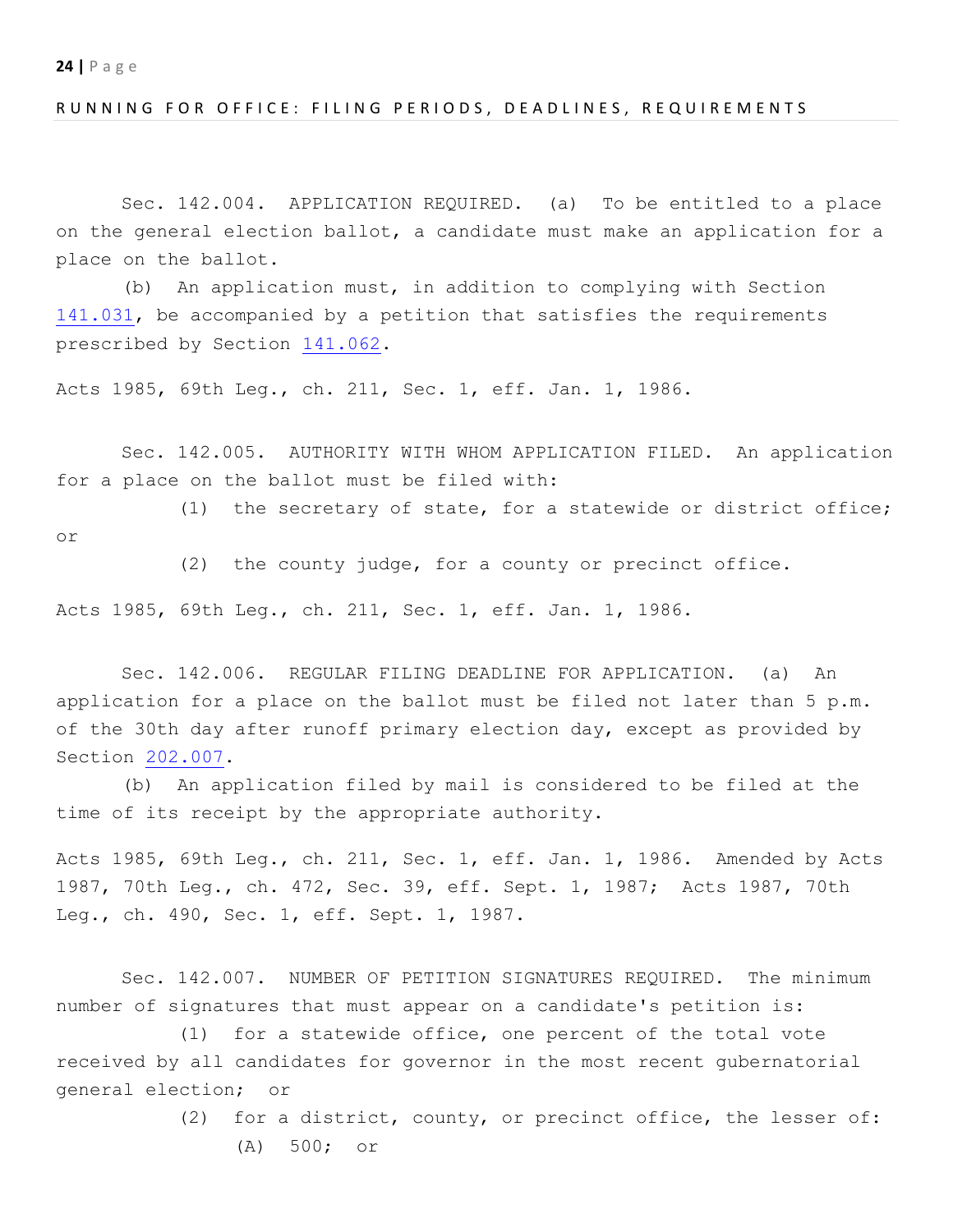#### RUNNING FOR OFFICE: FILING PERIODS, DEADLINES, REQUIREMENTS

(B) five percent of the total vote received in the district, county, or precinct, as applicable, by all candidates for governor in the most recent gubernatorial general election, unless that number is under 25, in which case the required number of signatures is the lesser of:

> (i) 25; or (ii) 10 percent of that total vote.

Acts 1985, 69th Leg., ch. 211, Sec. 1, eff. Jan. 1, 1986.

Sec. 142.008. STATEMENT ON PETITION. The following statement must appear at the top of each page of a candidate's petition: "I know the purpose of this petition. I have not voted in the general primary election or runoff primary election of any political party that has nominated, at either election, a candidate for the office of (insert office title) for which (insert candidate's name) is a candidate."

Acts 1985, 69th Leg., ch. 211, Sec. 1, eff. Jan. 1, 1986.

Sec. 142.009. PETITION TO BE CIRCULATED AFTER PRIMARY. A signature on a candidate's petition is invalid if the signer:

(1) signed the petition on or before general primary election day or, if a runoff primary is held for the office sought by the candidate, on or before runoff primary election day; or

(2) voted in the general or runoff primary election of a political party that made a nomination, at either primary, for the office sought by the candidate.

Acts 1985, 69th Leg., ch. 211, Sec. 1, eff. Jan. 1, 1986.

Sec. 142.010. CERTIFICATION OF CANDIDATES' NAMES FOR PLACEMENT ON GENERAL ELECTION BALLOT. (a) Except as provided by Subsection (c), the authority with whom applications for a place on the ballot are required to be filed shall certify in writing for placement on the general election ballot the name of each candidate who files with the authority a